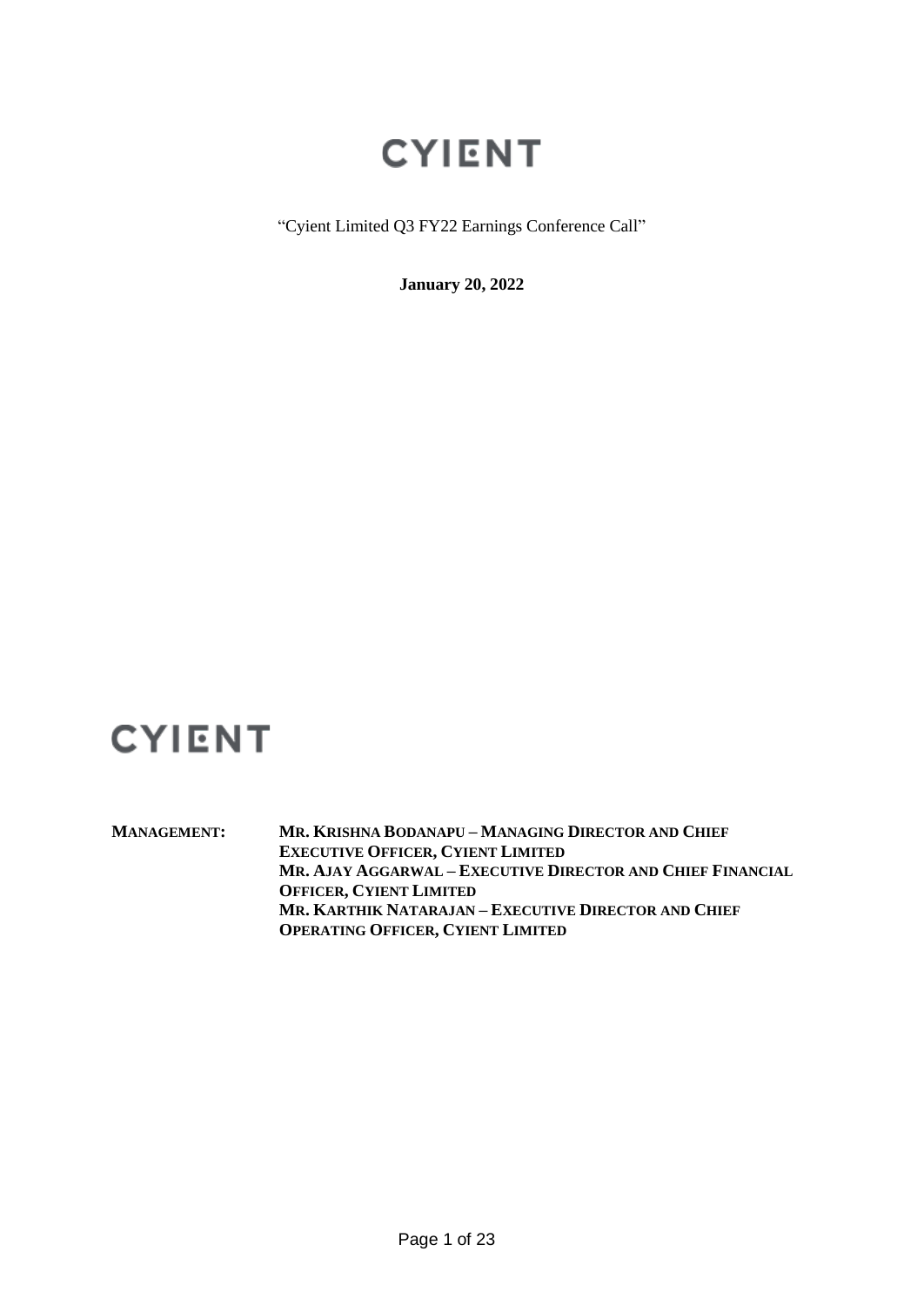- **Moderator:** Ladies and gentlemen, good day and welcome to the Q3 FY22 Earnings Conference Call of Cyient Limited. As a reminder, all participant lines will be in the listen-only mode. There will be an opportunity for you to ask questions after the presentation concludes. Should you need assistance during the conference call, please signal an operator by pressing '\*' then '0' on your touchtone phone. Please note that this conference is being recorded. I now hand the conference over to Mr. Krishna Bodanapu – Managing Director and CEO. Thank you and over to you, sir.
- **Krishna Bodanapu:** Thank you very much. Good evening everyone. Welcome to Cyient Limited Earnings Call for Q3 FY2022. I am Krishna Bodanapu – Managing Director and Chief Executive Officer of Cyient. Present with me on this call are Mr. Ajay Aggarwal – Executive Director and Chief Financial Officer and Mr. Karthik Natarajan – Executive Director and Chief Operating Officer.

Before we begin, I would like to mention that some of the statements made in today's discussions maybe forward-looking in nature and may involve risks and uncertainties. A detailed statement in this regard is available in our investor update that has been emailed to you and is posted on our corporate website. This call will be accompanied with an Earnings Call Presentation; the details of the same have been shared with you.

With that, let me take you through the highlights for the quarter.

In US dollar terms we posted a revenue of \$157.9 million which is a growth of 11.7% year-on-year and 5.2% quarter-on-quarter. This translates to a 5.9% QoQ growth in constant currency terms. In rupee terms we posted a quarterly revenue of INR 1,183 crores. This signifies a growth of 13.3% year-on-year and 6.5% QoQ. The services revenue stood at \$129.1 million which is a growth of 11.9% YoY and 3.6% QoQ or 4.4% in constant currency. DLM revenue stood at 28.8 million, growth of 10.6% YoY and 12.8% QoQ.

We posted the highest ever group EBIT in Q3 at INR 1,642 million that is 164.2 crores. Group EBIT margin stood at 13.9% up 272 bps year-on-year, marginally down by 14 bps quarter-on-quarter. Free cash flow for the quarter is at 1,596 million, a conversion of 71% on EBITDA and a conversion of 121% on PAT. Profit after tax stood at 131.7 crores or 1,317 million which is a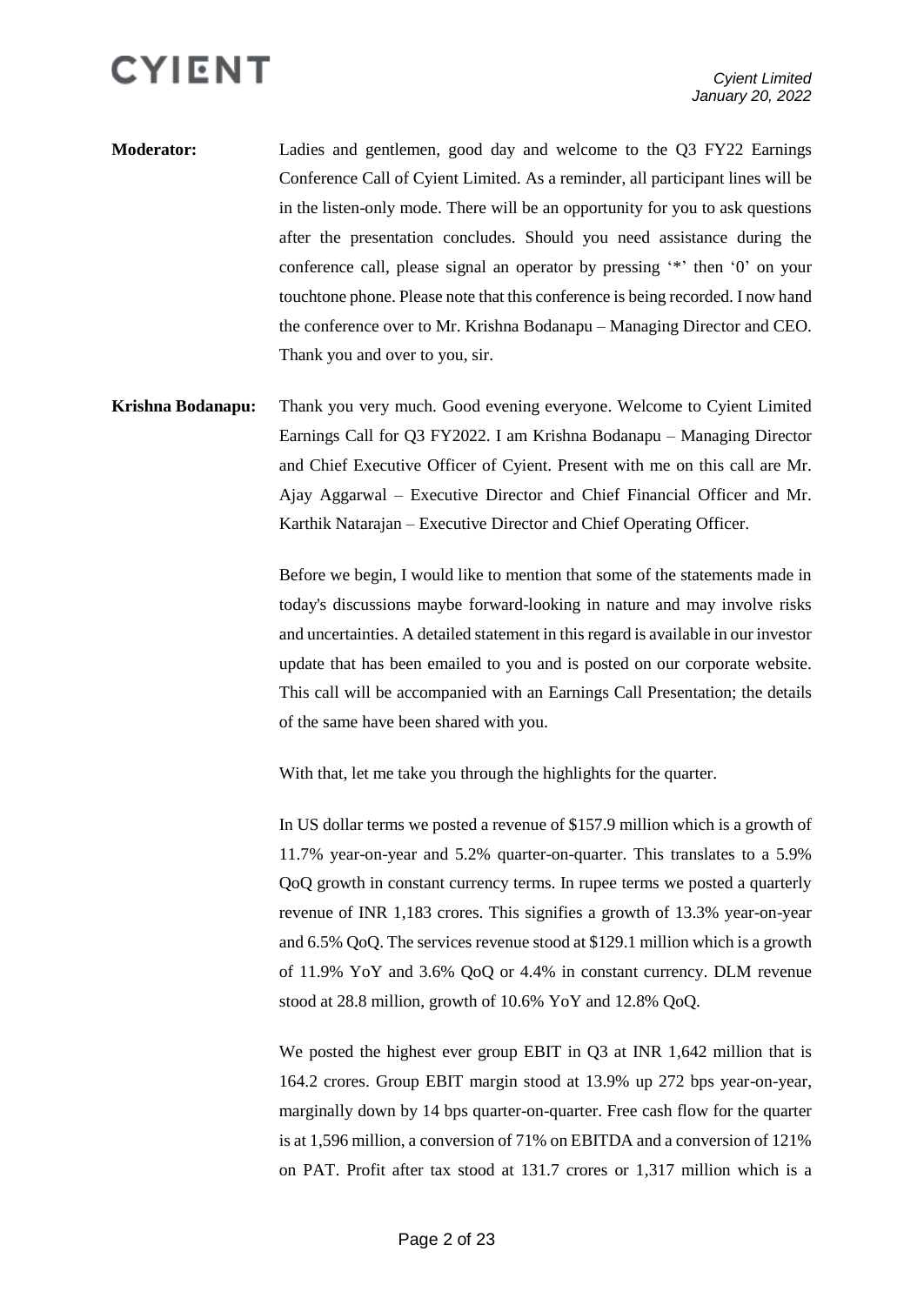growth of 38% year-on-year and 8.5% quarter-on-quarter. Also adjusting for one quarter where we had some extraordinary items. If you remove that quarter this is also the highest profit that we have delivered after tax ever.

Coming to some other highlights for the quarter:

We secured a leadership position in digital engineering in ER&D study conducted by Zinnov. I am happy to announce that Cyient has been recognized as an established player in ER&D and IoT services. Cyient has been ranked in the leadership zone across aerospace, communication, semiconductor, industrial and medical devices, all of which are growth verticals and very important verticals for us.

We launched the management consulting practice, which will allow us to leverage our engineering domain expertise to solve business critical problems. As more and more of our customers are also looking towards us to articulate their challenges in terms of the operational and technological challenges and we will make sure that we first articulate the solution and then execute the solution. The consulting practice that we have focuses primarily on organization efficiency, asset optimization, digital transformation, technology adoption and so on so forth and not necessarily on the management consulting side. It is a very good synergy and we are already seeing good wins because of that and a flow through to the services revenue.

We have been positioned as a major contender in Everest Group's 5G Engineering PEAK Matrix Assessment. This is because we have been able to combine our domain expertise in network design, and also the latest technologies like digital twin, geospatial intelligence etc. and we are able to position ourselves very well in the 5G roll out which as you know is a huge growth opportunity going forward.

We also hived off our SDR which is a software defined radio division to ICS, Innovation Communication solutions. This company specializes in communications products and solutions. We have been developing the SDR in reply to a tender from the government of India, Ministry of Defense. It is a huge opportunity that runs into thousands of crores over many years, but it also will take some time for the opportunity to come to fulfillment. Therefore we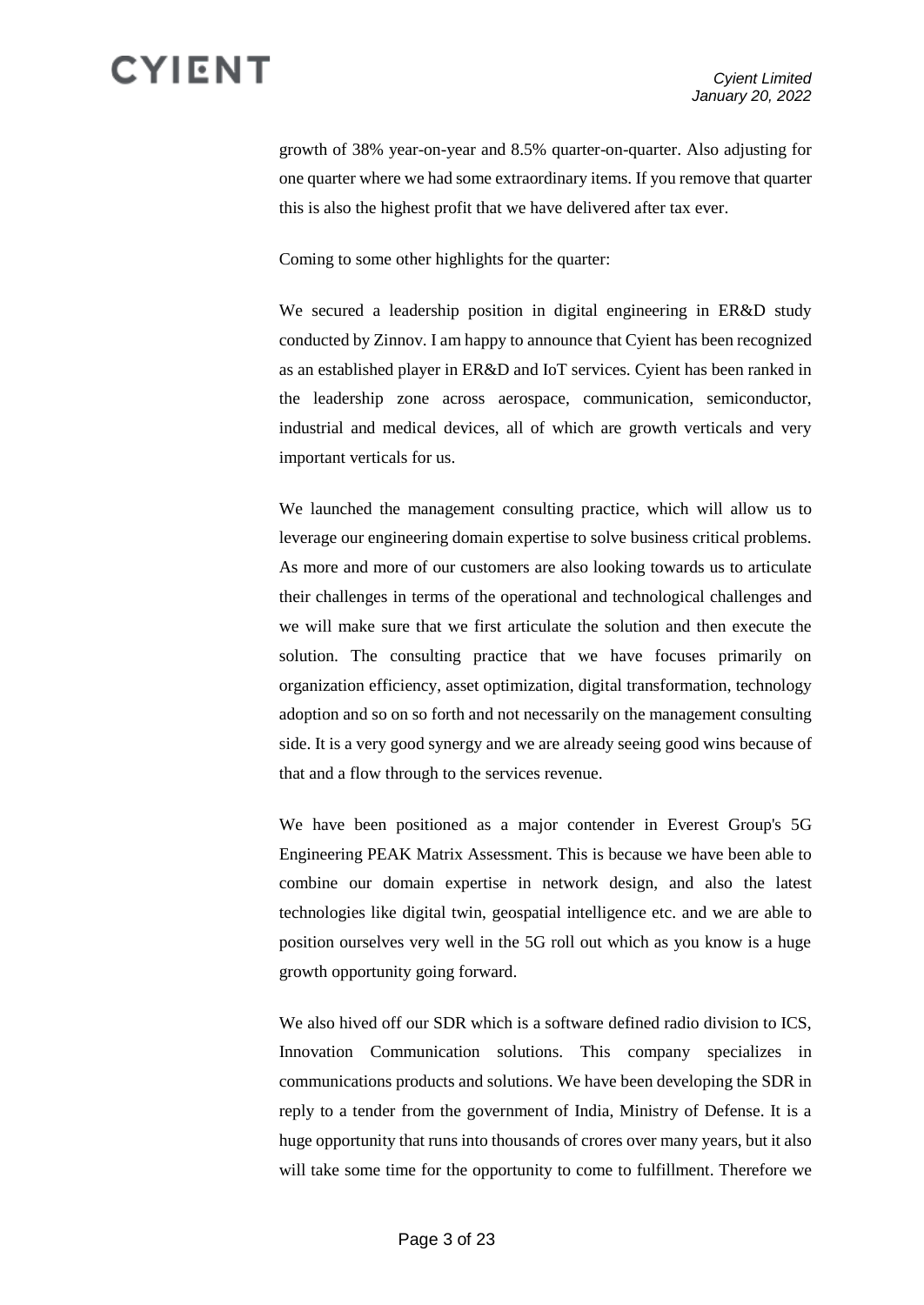believe that it was best that we let a specialist player like ICS in this space who also has a core portfolio of products, not just one communication radio but a core portfolio of communication products and that positions ICS very well to be successful in this space. Cyient will get 15% stake in ICS. We have a longerterm interest in this, which will also bode very well for us, and we will remain their manufacturing partner. Cyient DLM will remain their manufacturing partner. We also have a royalty that will come because of the product that we have delivered. Also the advantage with this divestment is we no longer have an obligation to restrict foreign ownership in Cyient which was previously capped at 49% and now we don't need to have a cap because we will not be directly bidding on India defence business any more.

With that I will just say that it has been a very good quarter. I want to thank everybody for your trust and your patience. We will give you more details in the next 40 minutes or so through the rest of this conversation. Thank you for your support this quarter and I will hand it over to Ajay who will take you through the detailed financial performance of the company.

**Ajay Aggarwal:** Thank you, Krishna. Hello everyone. Wish you all a very happy new year. I hope you and your families are staying safe. We have a good quarter in front of us. I think what we have seen is a very well rounded performance. We have always said if you remember in our investor day that our focus as a company is on achieving the industry leading earnings growth. I think if you look at yearon-year numbers of our earnings growth, they are reflective of the journey that we expect for the full year and we are very happy that we are getting for the current year and we will continue to work to remain in that particular spot. You would see that in terms of the cash generated in the company, I think this provides us the ability to growth through the M&A. We have good pipeline. We can talk more about it in the Q&A and that also gives us this kind of 38% profit growth, also gives us the ability to improve the investor returns to the similar extent. The point I was making there is a well-rounded effort in the company and as Krishna highlighted focus on profitable growth, getting to the industry leading earnings growth focusing on the cash flow.

Now let me come to the revenue statement as such: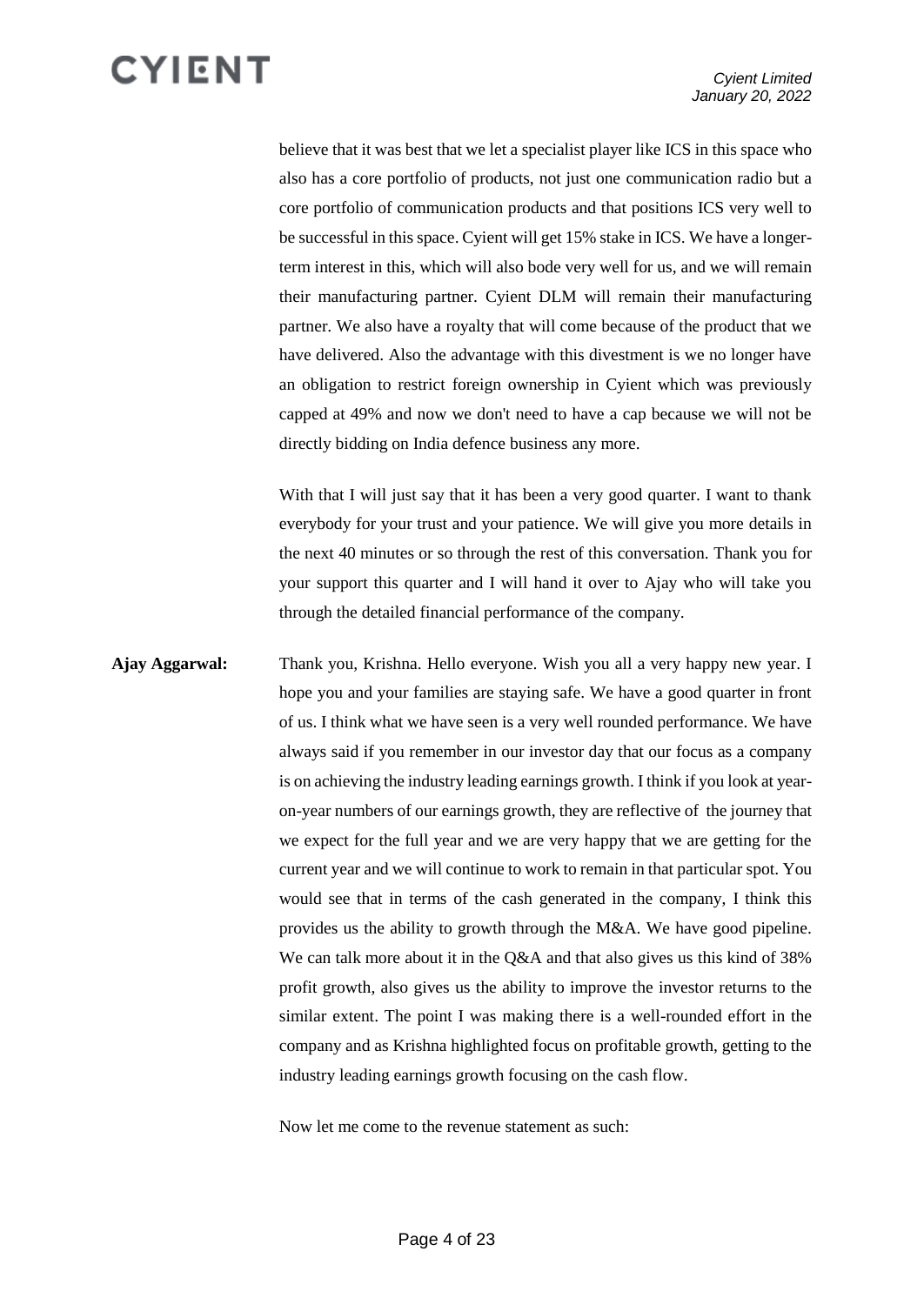I think we had reasonable achievement in terms of constant currency at 5.9% growth and in terms of dollar growth it stands at 5.2%. If you look at in terms of services we have given constant currency growth of 4.4% at \$129.1 million. In terms of DLM we have a growth of 12.8% QoQ growth at \$28.8 million, YoY we are at 10.6%. We expect the traction to continue and we have some healthy double-digit growth across services and DLM. DLM definitely has been impacted by little bit of supply chain challenges that are happening across the world and this is impacting some of the semiconductor related industries. We are definitely getting impacted by that. But in terms of the capacity as well as the demand, we are very well set year-on-year growth can be 20%-30% each year. But this year we may have a marginal growth. But I think DLM is also doing very well. The last one on the regional growth, you will see in each of the three geographies as of now are growing in double digits. So it is a wellrounded growth.

If we come to the profitability statement, I think one of the commitments that we had made was that in services we want to stay at 15% to 15.5% kind of a margin. We have achieved 15.6% in this quarter and you will see this is despite the fact that we had some headwinds from the lower billing days versus the pay days. We have additionally provided for some of the investments that are there into retaining the people. We continue to do the investments around improving the offerings for the customers. But despite that without compromising into any of the growth areas we have been able to generate 15.6% the EBIT margin that is also highest in the recent past and you would see that year-on-year there is an expansion of margin which is also very nice. DLM we continue to be at single digits, 6% is the margin in DLM. But overall based on this we have given 13.9% as the group margin and we definitely are confident that these are sustainable levels and in medium terms we can definitely continue to improve them. So we are confident for the year we will be growing and there will be huge expansion in the EBIT margin as an outlier in the industry in line with some of the trends that we are seeing for the 9 months they will continue for the full year. In terms of the profit after tax, as Krishna said, a growth of 38% year-on-year quite sustainable for the full year. It is really very nice performance and as I said this really gives us lot of opportunity to increase the investor returns as well.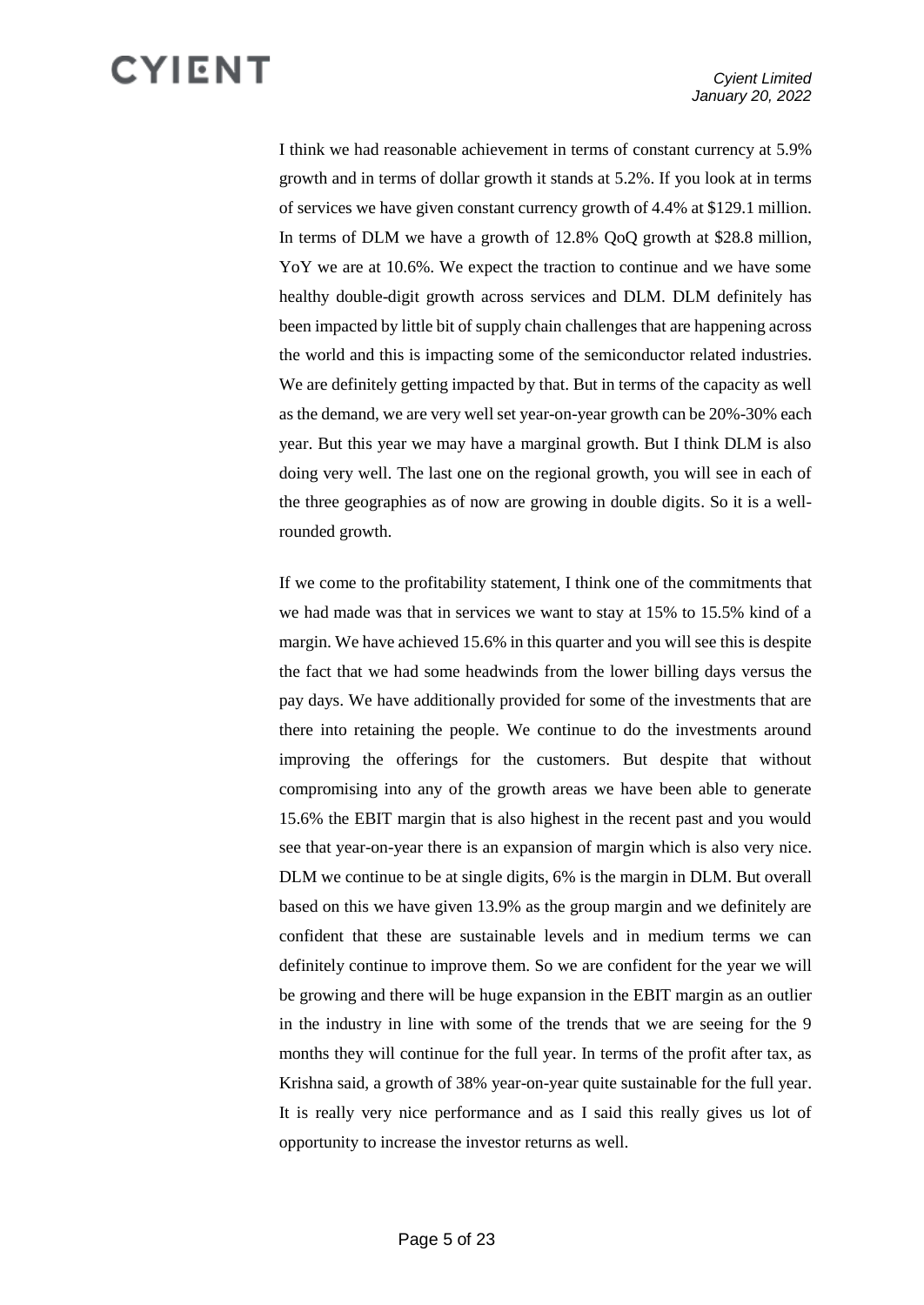I would let all of you go through the margin bridge. What I would like to highlight is that there were the headwinds of 80 bps in some of the product based business especially in our semiconductor area and some of the area, which is low margin versus high margin in the field. From lower billing days I talked about, about 107 bps. In terms of tailwinds, I think it is very nice that we are continuously getting the improvement in operational matrix and I am sure Karthik will talk about it but we are hitting very nice utilization number. Offshoring improved by about 5% YoY and that is all adding up. I think these volumes coming back do help us and there is a good focus on SG&A. So we are getting the help of 1% plus in terms of the scale and the SG&A and other items. So I would say overall the margin is sustainable and these are some of the reasons and we can take more during the question and answer session.

Apart from profitable growth there continues to be focus on the cash generation. In terms of one of the important levers that is DSO, we are tracking very nicely. We are also doing well on capex. We would see that when we look at the investor update our DSO is one of the lowest that we are tracking and we feel that there is a scope for further improvement. On basis of this we have generated a cash, currently our cash balance is 14,768 million, close to 1,500 crores and what cash we have generated is about INR 1,596 million or about 160 crores which is a conversion at 71%. We still have some improvement scope in DLM where we have consumed some cash. As we move forward we are also trying to make it definitely cash positive. So I am assured that we will continue to be having the good conversion levels of 70% plus for the group and the services. With this I will hand over to Karthik to provide the business update.

**Karthik Natarajan:** Thank you, Ajay. Very good morning, good evening everyone and wish you all a fantastic new year. I will probably give more details about each of the verticals. I am trying to take the last column of the table that is on the topmost chart. We have seen a growth of 5.6% year-on-year from transport business led by aerospace growing at 14.5% compared to Q3 FY21. I think aerospace is slowly coming back. We don't really call this as a full blown recovery. We are seeing green shoots from few of our top accounts and we want it to be a broad based for the next 3 or 4 quarters. Rail transportation has shown a degrowth and this is led by significant amount of work moving to offshore. There are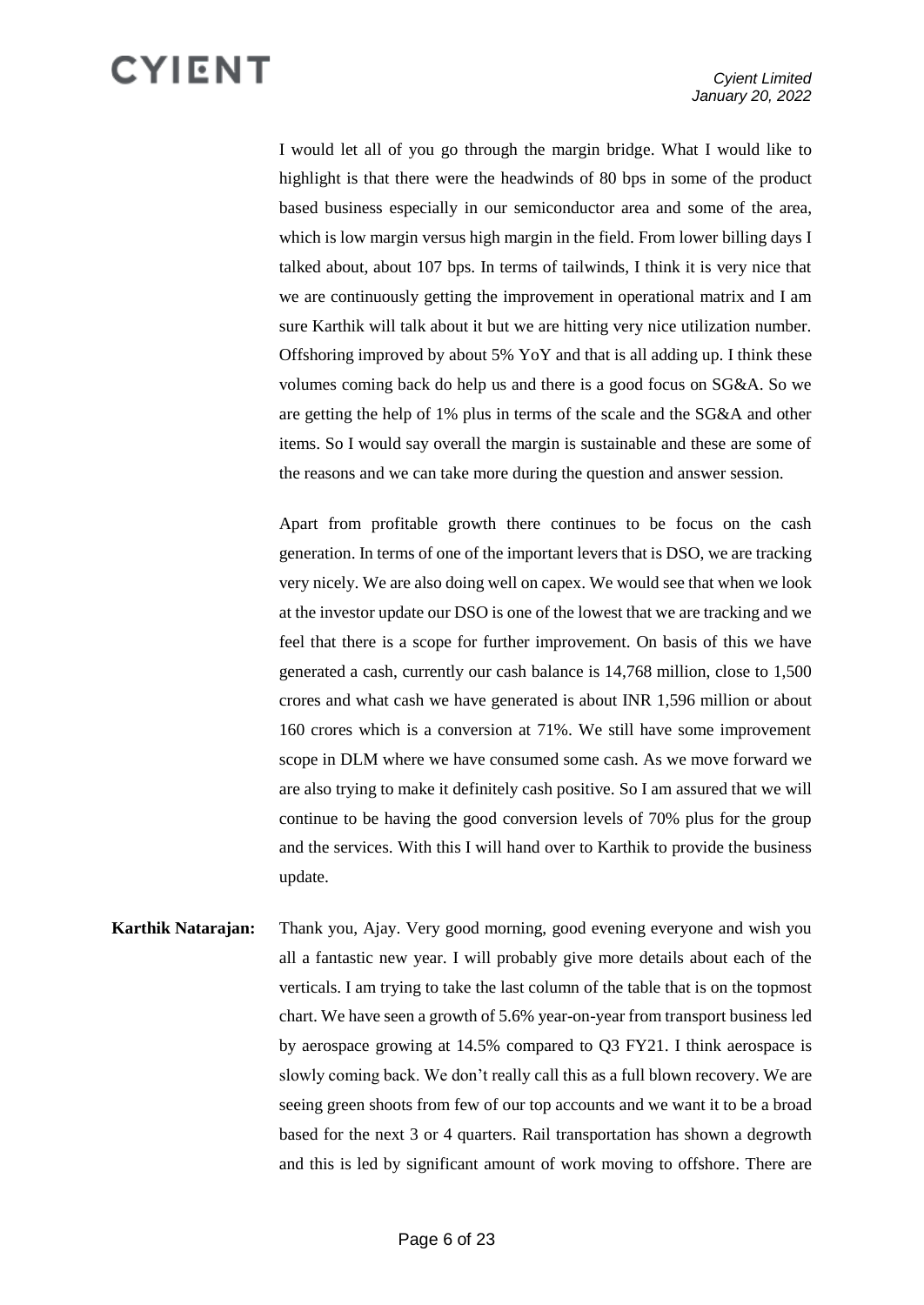also some challenges in the industry in terms of consolidation. The communication and utilities continued to get a growth of 10% plus YoY and we have seen 3.2% growth QoQ. We are also having few large deal wins that we will talk about in the next few slides. Portfolio of sectors has grown by 24.5% YoY and leading to a services growth of 11.9%. Portfolio of services, which comprises of 6 segments and 4 of the segments are leading with growth in excess of 20% YoY. I think that is definitely a great sign for us to gain momentum for the year as well as the year to come. In terms of order intake, our services order intake is up by 12.8% and group order intake is up by close to 16%. I think this gives us confidence as we start heading into 2022. We have closed 7 large deals, we have been talking about it last two quarters. I think we are gaining momentum. We are still on course to bring more large deals for the next few quarters and incidentally there are 4 deals which are more than \$10 million and the number of deals that we are participating in the large deals have tripled in the last 12 months. I think that gives us confidence on accelerated growth over the next few years. Our \$5 million plus customers has grown from 24 to 27 and million dollar customers have grown from 76 to 77. I think this is also showing that the account mining that it is really starting to happen.

We are also trying to give a color of the growth that we are seeing. Our pipeline is up by 25%-27% as compared to the same time last year. Our order intake is up by 16%. Our revenue is up by 12%. Interestingly the top 30 customers have grown by 15% year-on-year. I think this is showing the effect of account mining. This is also led by new age tech. We started talking about it from last quarter and digital software and networks lead this essentially. I think we are seeing that this business is growing twice the growth rate of the company and this is definitely something that we are excited about. We are continuing to make investments and we will talk about some of the new projects that we are doing and also the kind of solutions that we are building in the next few slides. So if you really look at it 15% growth from top 30 accounts, 12% growth from new age tech areas is helping us to grow at 12% year-on-year.

So this is the slide that I was referring to and if you really look at it, some of the key highlights are**,** the cloud migration of multi-model transport billing platform. This is for one of the customers who really want to bring this for major city in US. They were really moving for it, this is the revenue for the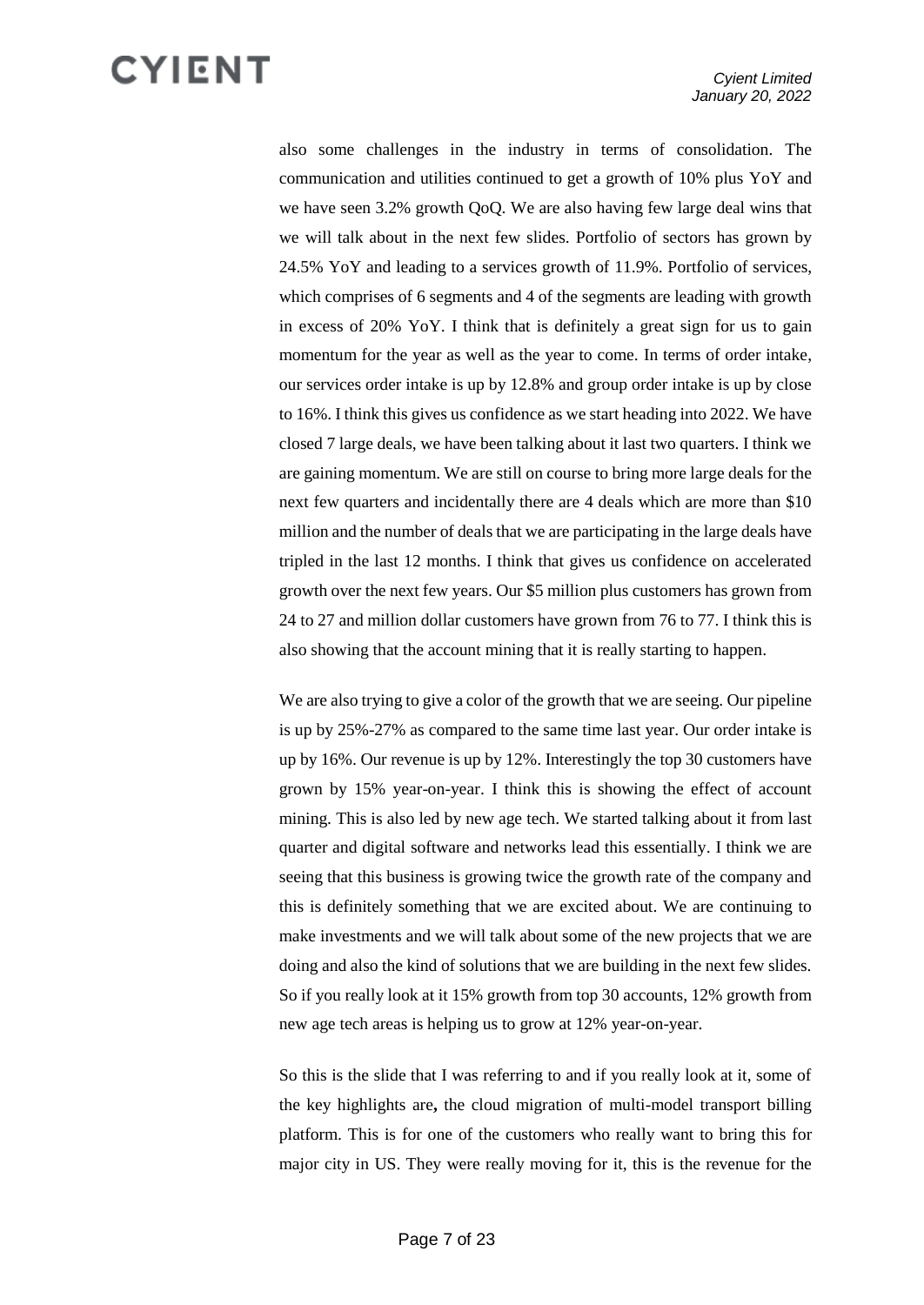customers and their customers too. We are a part of building an innovative solution that will really have a very high uptime and this is going to be the industry benchmark for the customer. As far as the digital is concerned, we started working on intelligent and connected products, automation, Edge AI and sustainable energy. I think some of these areas are giving us more momentum in the form of customer engagements. In medical, we had couple of key project wins and patient monitoring systems where we are building the test automation, which will switch between the sensor probes and the companion modules along with the patient monitors. Also in the form of automotive embedded software factory and this is going to be another growth engine that we are looking to accelerate for the next 12-18 months. Some of the wins in communications on the 5G where there is small cells design and deployment I think is coming into play. In aerospace we are trying to bring more digital led growth and this is shown with a global command centers that we have set up for one of the customers for aftermarket services.

Moving on to specific industry verticals. In transportation, aerospace continued to see a challenge especially for the long distance, but the regional aircraft recovery is getting better and we are starting to see some green shoots in the aftermarket, embedded and digital areas. In the rail business as I shared earlier, we are seeing growth on the aftermarket and digital. There are cost efficiency and supply chain optimization initiatives from some of the customers who are getting consolidated and there will be some synergy benefits they want to draw upon and that is going to have some short term impact. We expect the longterm growth to be intact and we continue to see momentum in this business as well. DLM continued to show sequential growth in Q3 and the challenges continue on the order fulfillment due to the materials availability due to longer lead time from the suppliers and will continue to be a challenge even in for Q4.

Moving on to communication side, we are seeing the sequential growth in comms. This will continue to expand and we announced two major deals that are coming from communication vertical. And some of the areas which is going to really grow is led by a rural digital opportunity front, RDOF which is called in US and also the fiberization and 5G private wireless. I think this is going to create a significant opportunities for us to work upon. Utilities has shown a continuous growth for the last 2-3 quarters and we also won a major program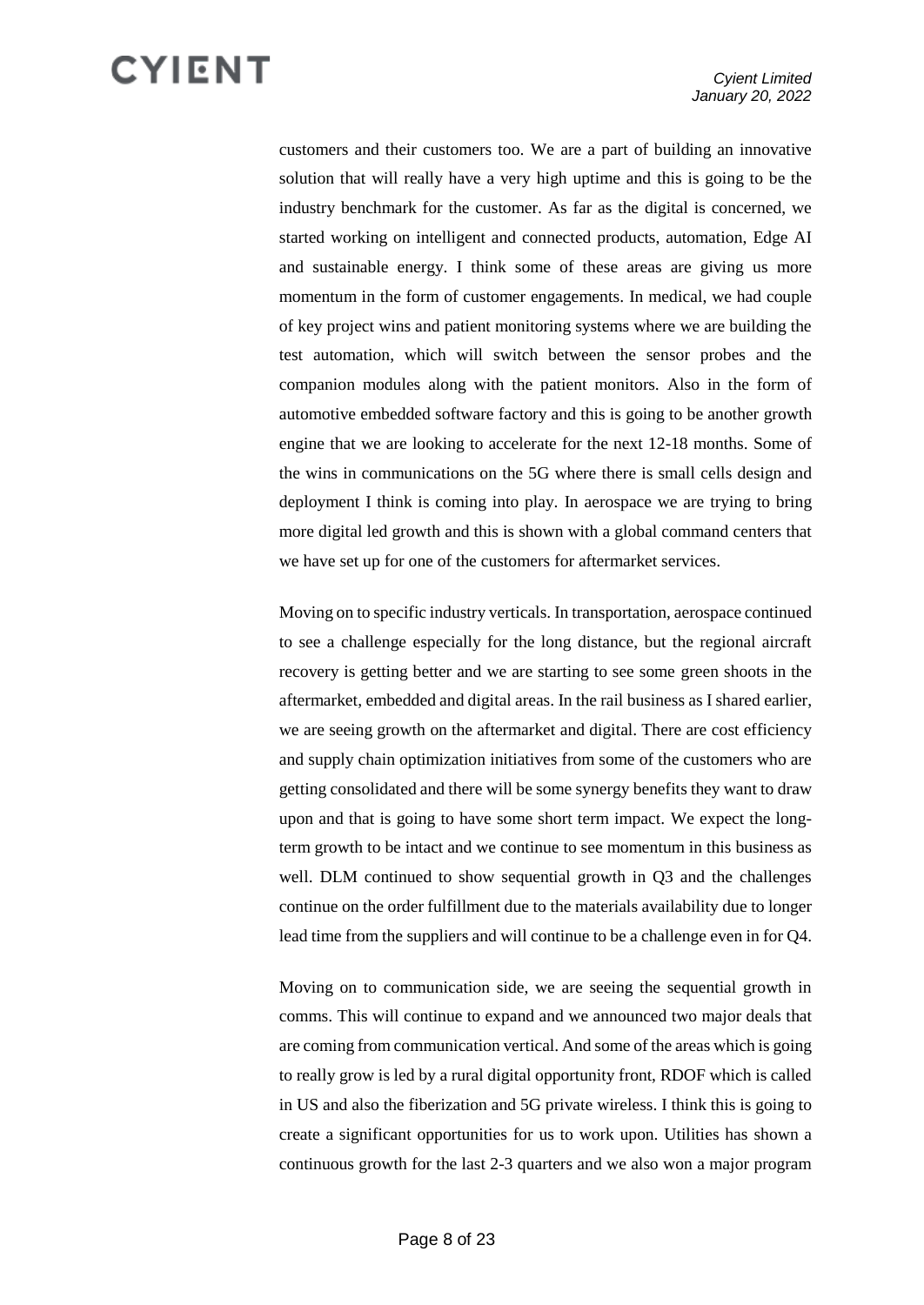for a customer to deploy cloud native next generation spatial information system for them. This is another segment, which will continue to grow for the quarter to come. In Portfolio of sectors, automotive I think the outlook remains very positive and we starting to see significant opportunities around electrification and softwarization and these two are the key areas of the growth that we are really betting on as far as automotive is concerned. Mining and natural resources are continuing to see a growth led by digital as well as some of the engineering areas. Medical is another segment which continues to show a positive momentum. We are likely to see growth in this vertical for the next few more quarters. It is essentially led by software and digital. I think these are the two things that are really driving the growth and we also announced a deal which allows us to do a quality and regulatory services for a customer. We added about three new logos from Medtech and Lifesciences segments. We are continue to be bullish on the medical technology areas.

Semiconductor has witnessed a positive growth and we are also seeing momentum from some of the large customers that we have been able to make an entry into. While we continue to be bullish on the demand, the supply needs to be managed as far as making the fulfillment happen in this domain. In Energy, industrial and plant Engineering and we are continuing to see a growth as we have seen in the first half of this year and we will start seeing some of these areas to get into growth trajectory in the next year to come. Geospatial has had some challenges, as there were some issues that we had in terms of customer mix. I think this is likely to start getting into growth trajectory in the next two quarters. We are starting to see lot of opportunities within our existing engagements like mining, communication and utilities and we continue to see that with automation and artificial intelligence combined with spatial systems we will see a growth for the year to come.

With that back to you, Krishna.

**Krishna Bodanapu:** So, taking all that into account, the outlook for the rest of the year is essentially that we will grow in double digits in the services business, at least in dollar terms and constant currency should also be more or less there. We are now seeing some significant impact in the DLM business due to supply side challenges, We will be able to mitigate some of the good, the profitable revenue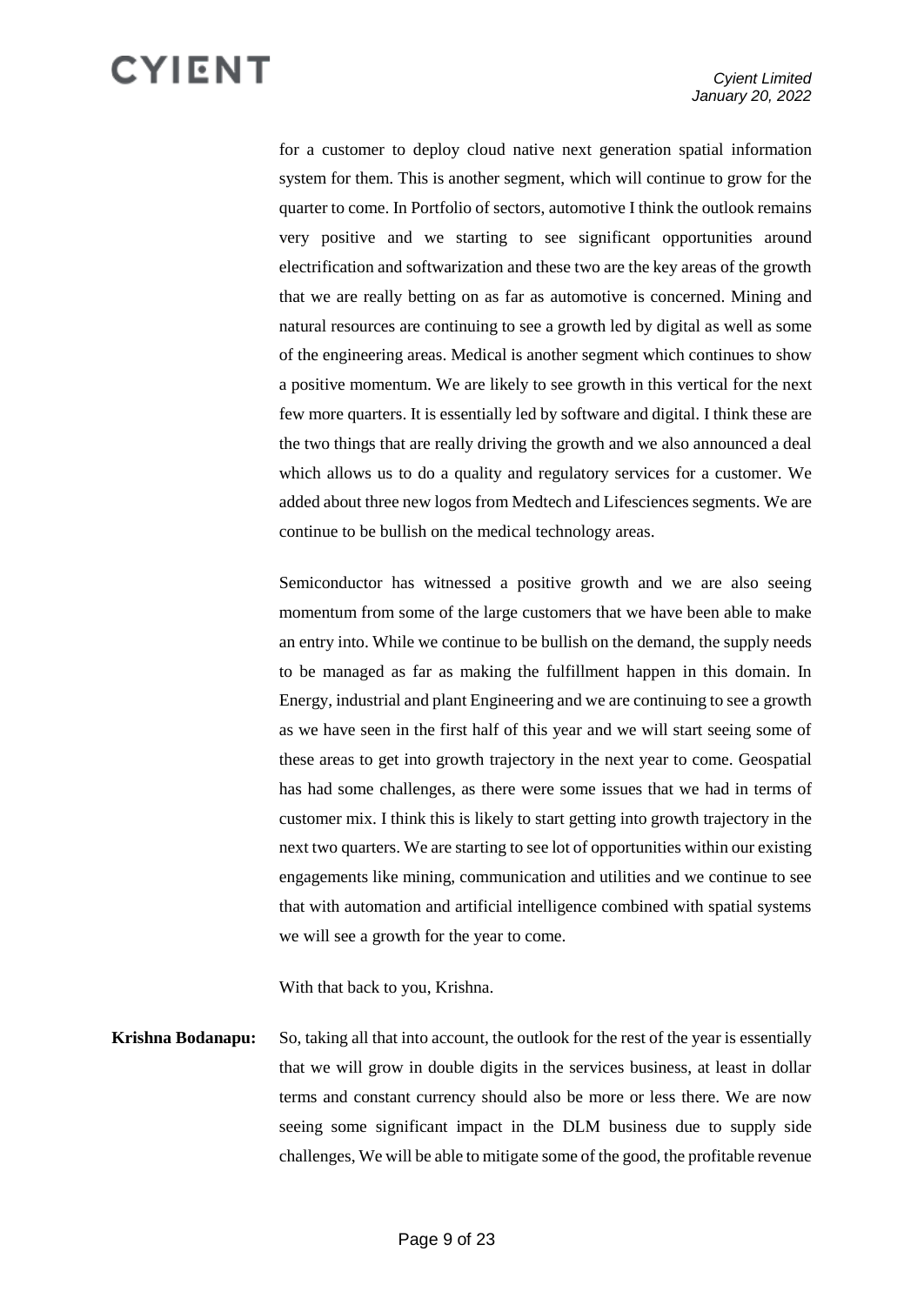against it. While there is some revenue challenge with the DLM business into Q4 where we might not deliver the 15% to 20% numbers that we thought we would earlier in the year but from a profit perspective we don't see any change because we have prioritized the higher margin businesses and we have prioritized delivery on the higher margin businesses. So if anything the slightly lower revenue number on DLM will lead to a better EBIT margin and the same EBIT number irrespective of the DLM revenue. So overall I think we are in good shape and we seem to be doing quite well against the target. From an EBIT perspective the full year EBIT will improve by 350 bps, obviously this will lead to being among the best EBIT performance in the sector. So we are quite proud of that. And lastly we will maintain our FY22 effective tax rate around 25% or slightly lower but around that number. So with that I will hand it back for questions and answers.

**Moderator:** Thank you very much. We will now begin the question and answer session. First question is from the line of Vikas Ahuja from Antique Stock Broking.

- **Vikas Ahuja:** My first question was on the DLM guidance, which was about 15%-20%, and now it seems like it is more like 12%-13%. We have been seeing some positive momentum on the services side. Do we think that overall, when we look at the consolidated revenue, the miss on DLM would be somehow offset by the positive momentum in services. And secondly the miss we are expecting in Q4 because of the global chip shortage, do you think it will go into Q1 of FY23 as well or this is more of a one quarter phenomenon?
- **Krishna Bodanapu:** So to answer your question on the first part, absolutely I think the services businesses is very strong and we continue to see the momentum in it. I think there we are very confident on what is happening and based on the order intake which is up by 15% year-on-year. I mean quarter-on-quarter it was up much higher but Q2 is a bit of an aberration. So even, like for like the order intake is very good and therefore the momentum that is there in the business is quite strong from the services business perspective. On the DLM business also, again I want to say that there is a significant shortage and I am sure you heard all about the semiconductor shortage and the chip shortage and that is something that is also impacting us. We believe that it will continue at least for another 12-15 months and therefore this uncertainty will remain in the DLM business.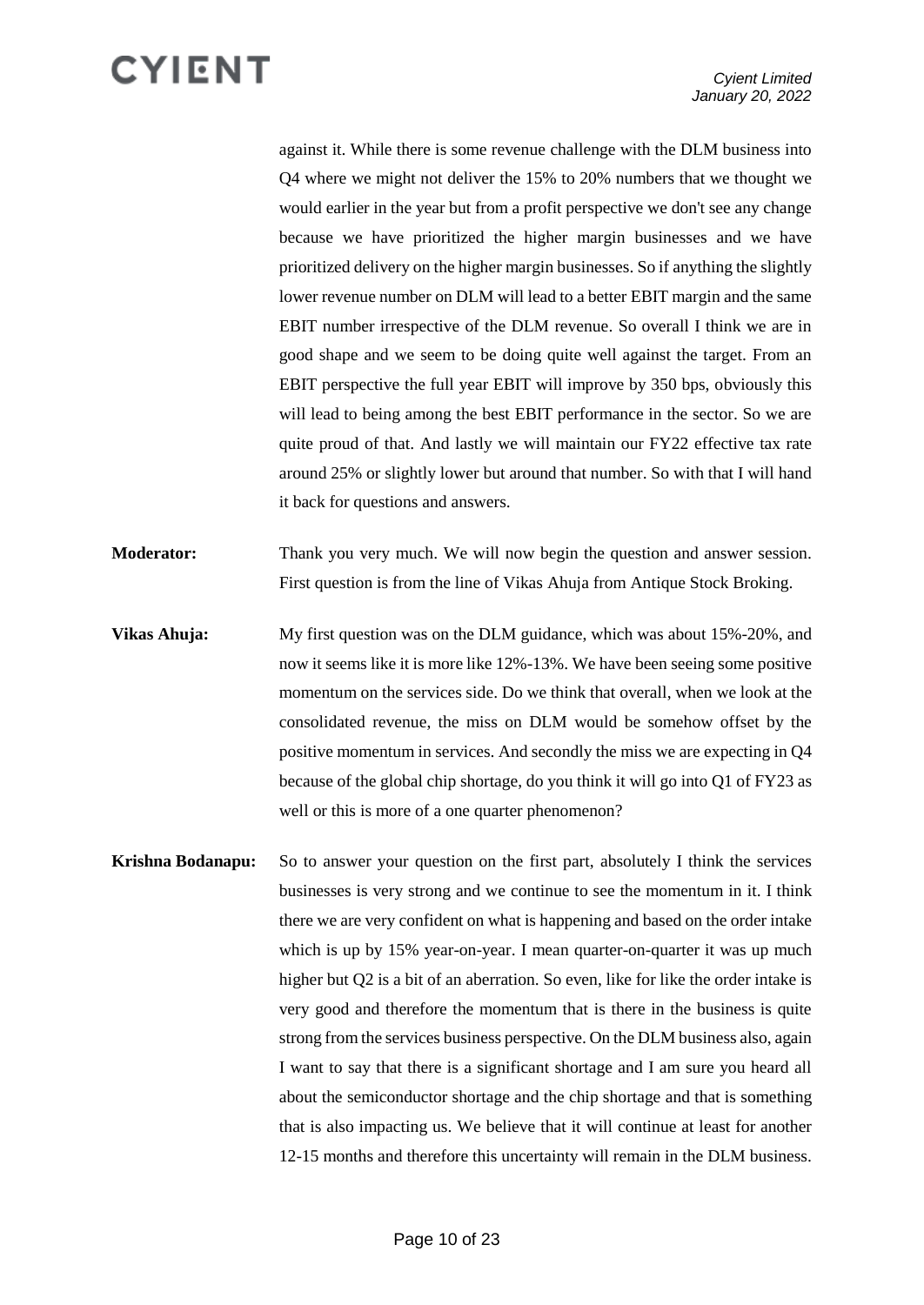But again I want to say our team has done a fantastic job on prioritizing where the margin is and where the money is and therefore what are the customers that we need to prioritize. While there is a bit of a change on the revenue outlook for DLM, from a profit perspective for the group, we don't have much of a change in outlook because we are able to mitigate it by making sure that we are still delivering on the right kind of contracts.

- **Vikas Ahuja:** Also on headcount growth which is largely flat and it has been on the lower side in past quarters as well. Is it because we were not anticipating such a high attrition or is it some hiring challenges or maybe we may think growth maybe lower, next year as well? On the growth outlook, I know for formal FY23 guidance we may have to wait for Q4, but any qualitative commentary you would like to give? We have underperformed peers on revenue growth this year and our growth in FY22 has been inline or maybe tad lower than pre-COVID averages. We do appreciate that the growth in Q2 and Q3 has picked up significantly, but how should we look at the growth in coming years versus peers or maybe industry, any qualitative commentary would be really helpful.
- **Krishna Bodanapu:** On the net headcount addition I will say couple of things. One is I think attrition has been a little bit higher and that showed up on the headcount growth being a little bit lower. But also I will say we had some operational challenges in the past that we are addressing. If you look at utilization, our utilization was definitely much lower than where it should be and now of course utilization is quite high. And if anything I think we have pushed utilization as high as we can. So one is, I wouldn't read too much into the future because I think we for the first half of the year, first 3 quarters, we really needed to use that capacity that we had efficiently and we had to push the utilization numbers, etc., otherwise we wouldn't have shown the margin increases that we have shown. The second thing is, having said that we also have some good ways of building that capacity which doesn't show up as headcount increase which includes working with partners, working with subcontractors in some cases and so on and so forth. So the overall capacity that we have that is available to us actually has increased more than what the headcount shows. The last thing, having said all that in Q4 we are ramping up quite a bit in terms of the headcount addition. I think a lot of operational things that we could have done and we should have done, we have done. That is utilization, effective use of subcontracting in India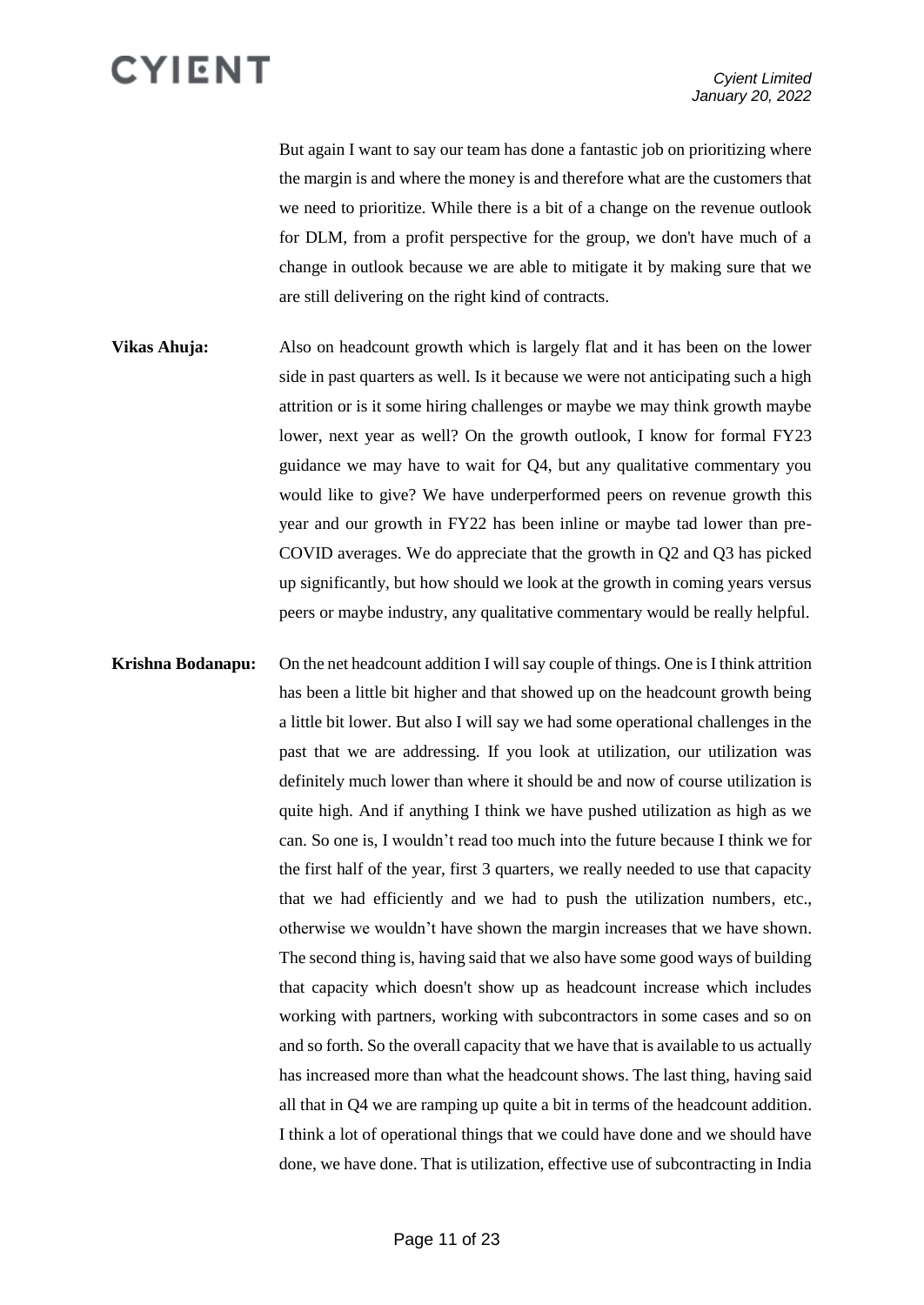and so on and so forth. Again this is not subcontracted revenue where it is a flow through. This is really the work responsibility is with us and for parts of the projects we use external resources to execute. So this is good subcontracting in that sense. But we have used all the operational tools at our disposal such as this and now we are ramping up quite significantly on the headcount. The net headcount addition in Q4 will be in line with the first 3 quarters of the year or will be equal to the first 3 quarters of the year. So we needed to stabilize operations and also make them efficient before we went out and added too many people which is where we are at the moment.

**Karthik Natarajan:** On the demand side, because what will say that is, I think demand is definitely getting more robust and clear as we start moving into the next financial year. I would really say is what are the demand drivers? The customers want to get products faster, they want to add more technology digitally into the products and how we are going to deliver the products to the customers including the customer experience. Hyper connectivity, is going to be another major pull that is likely to happen whether it is satellites, whether it is rural connectivity, whether it is about 5G leading to densification of urban cities or private wireless. I think there are multitude of connectivity technologies that are going to be at play and we are definitely bullish on how the connectivity would drive significant amount of growth. And the sustainability part, whether it is electrification, smart grid, renewables, I think that is another segment that is likely to see a significant growth. The supply chain resiliency, I think many customers want to have some form of redundancy, some form of, if they have some silicon can they really manufacture out of two fabs rather than one. I think these are likely to create some newer opportunities for us and so the demand is definitely robust and we do see structural change in the form of demand for the next 3 to 5 years where the growth of industry could be in the range of mid-teens. I think we are really gearing ourselves to get to that. And some of the indications of pipeline growth, order intake and then the revenue growth are giving us confidence that we really want to get ourselves to be along with the industry or ahead of the industry.

**Moderator:** Thank you. Next question is from the line of Sulabh Govila from Morgan Stanley. Please go ahead.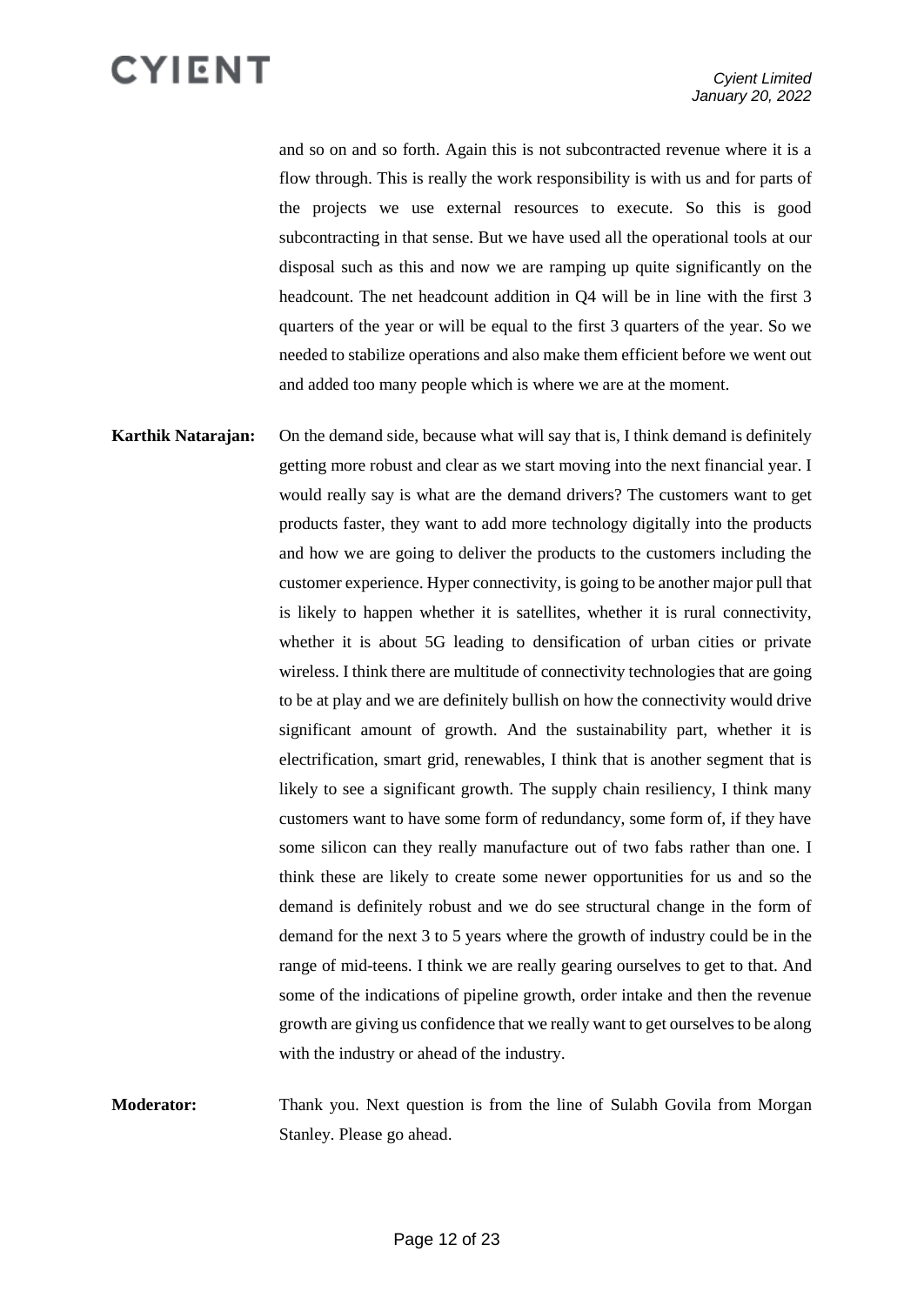- **Sulabh Govila:** I had a couple of questions. First one is that, with respect to the divergence in growth with respect to the top 5 clients as well as the company average, so the divergence what you say is driven by the top client in rail transportation or if you could provide some color as to what led to that softness in top 5?
- **Karthik Natarajan:** I would say I think it is a mix of both. So I think what we are seeing is definitely a combination of that. We have seen our top five clients as compared to that the rest of the 15 and next 10 have really shown significant growth and that is where we have seen the top 30 accounts grown at 15%. And in some form it helps us to derisk the client concentration that we had earlier and which doesn't mean that we won't really grow the top 5 accounts. I think we do see that there would be some form of consolidation that has happened which is likely to get us back to the growth path in the next 2 to 3 quarters as I mentioned earlier.
- **Sulabh Govila:** That is helpful. And the second one is that, with respect to the order intake that if you put it, if you could provide some directional sense as to how much of this is executable over the next 12 months and any directional color as to how that would have moved over the past couple of quarters?
- **Karthik Natarajan:** Like what Krishna has talked about earlier, I think we have seen 16% growth in terms of order intake. If you take even YTD which is year to date for first nine months of the year, we have seen a similar trend of 16.5% or so. So we are continuing to see that the order intake is growing which is a sign of how things would happen. I think it is a function of ability of fulfill, customers wanting to make this done in the next 12 months and I would say about 80%- 90% of this business will get executed in the 12 months. Some may get carried forward beyond that. But what we are reporting is essentially how much of it would get converted, I would say about 85% to 90%.
- **Sulabh Govila:** Then on the guidance bit. Again, on the service guidance bit. The change from the CC revenue growth double digit to the USD growth. So this change in guidance, what sort of is leading to this negative surprise on the guidance on the revenue front?
- **Krishna Bodanapu:** First of all, the difference between the CC and dollar will be very marginal, it is not very significant. Now in terms of just looking at where things stand and looking at what can be executable for the rest of the quarter, that is where the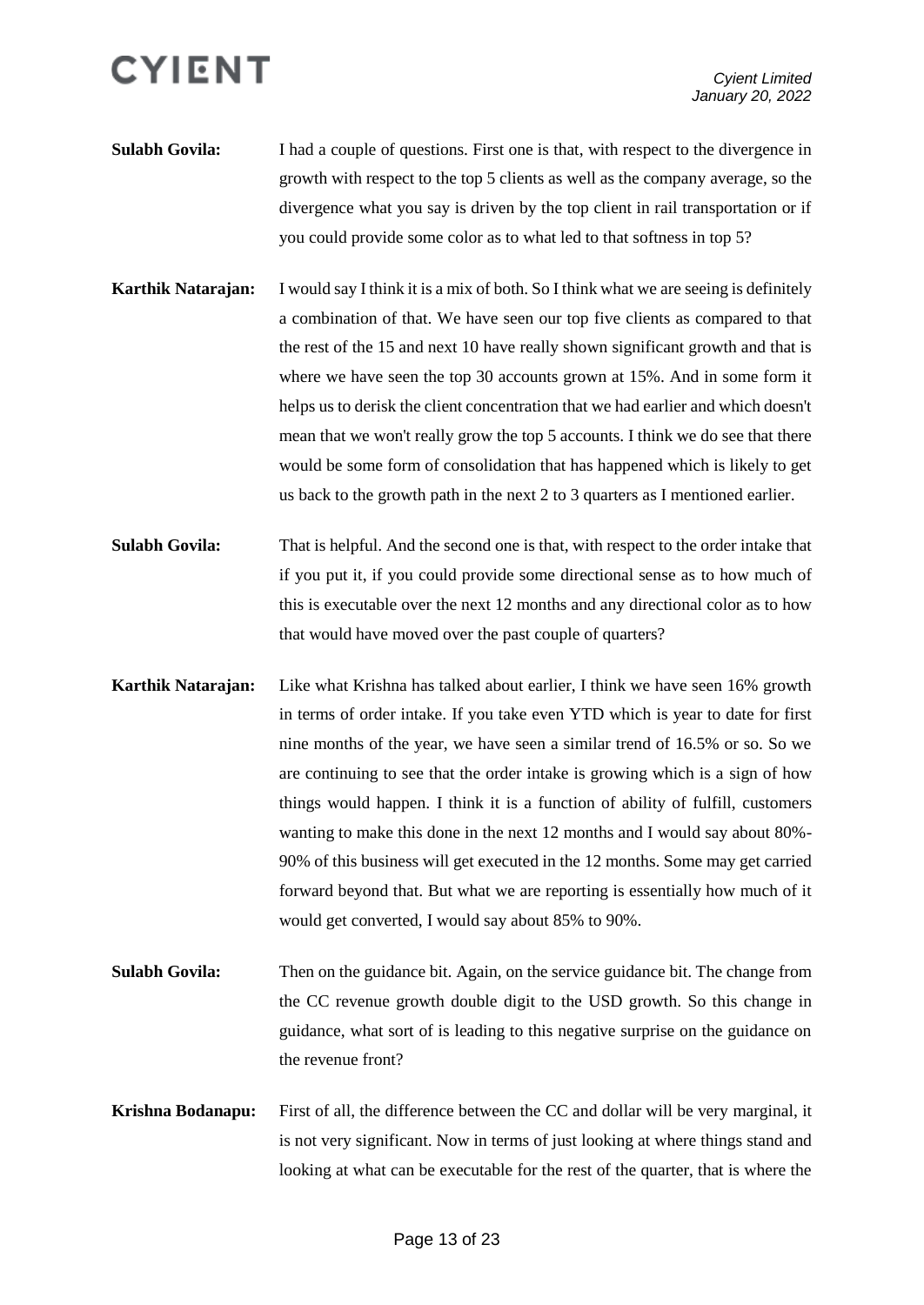change is. Again like I said the difference between USD and CC will be very marginal.

**Sulabh Govila:** One last bit from me is, given that the attrition rates are holding on, would you say that the wage hikes or the intervention that we would need to do in CY22 would be higher than usual that we do in a year. And if that is the case then what would be the margin levers, given that offshoring is already higher than 50% and utilization is at peak levels?

- **Krishna Bodanapu:** I think that is a realistic assumption, I think. The interventions will be higher and salary corrections will be higher. I think there are other levers that now our customers are very receptive to. I think automation is one big lever, I think there are a number of things that our customers are now allowing us to do, in terms of automation because even to run some of these scripts, run some of bots, etc., having access to data used to be a challenge previously. Now because of the imperatives of automation, we are seeing that access and therefore our ability to do automation more**.** The second thing is price increases, were starting that to see the customers are being quite realistic and receptive. Because they are facing the same challenges that we are facing and therefore that is the second opportunity. I will say the third opportunity, which also in our case is quite significant, is, as we started ramping up our capabilities and competencies in digital, we had to do a lot of external hiring this year. Over the last year through a program called Bridge we have also done a lot of training internally and some of these resources are now becoming ready. And similarly because we are built externally and the lateral hires were really for the higher order capability, now that we have built a higher order capability we will be able to hire a lot more of the more junior resources for these skills. So we can also correct the pyramid in some of our growth areas which we couldn't do last year because we were really in a sort of a mad dash to build that capability which honestly we may be a little bit behind the curve. As we are now on par with in terms of capability, we can become a lot more rational in terms of how the pyramid works.
- **Moderator:** Thank you. The next question is from the line of Sandeep Shah from Equirus Securities. Please go ahead.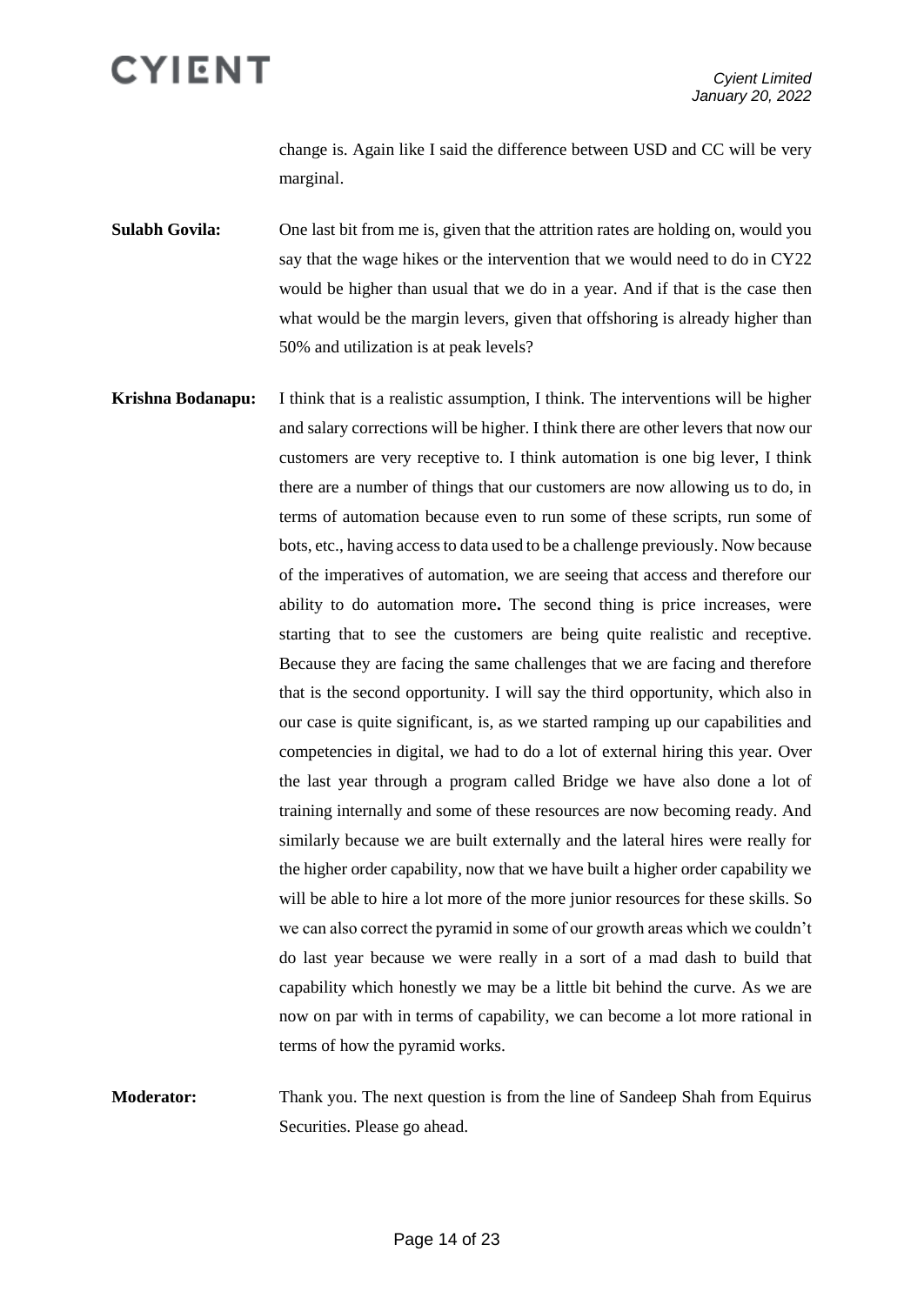- **Sandeep Shah:** Karthik, just wanted to understand what is happening in railways and also in the aerospace. If it does not recover in the next couple of quarters to the full pace as a whole, does that make you worry as FY23 growth could not be as big as the services revenue growth which we have achieved in FY22 because the aspiration is to grow at a mid-teen as a whole. Does that worry you or you believe there are enough tailwinds in the rest of the other segments, which make us comfortable that we can easily surpass what we have done in FY22 in FY23 as a whole?
- **Karthik Natarajan:** Sandeep, I would say, I think what we are starting to see is, if you take aerospace, I think the regional aviation has definitely recovered to 90% of pre COVID level. And if you really start looking at it the intercontinental and long haul flights are still about 50%-60%. I think that probably would take another 12-18 months. We hope that pandemic is moving towards the endemic in the next 6 months that will lead to opening up of the airspace. This should probably be sometime around late 2022 or early 2023. So that is the kind of assumption that we already have in our planning. We talked about this earlier, we don't expect the recovery of aviation to come back in a hurry and we are starting to see some green shoots. We are seeing that the digital adoption in aerospace is definitely high and the aftermarket side of the business is definitely getting into a growth trajectory. We are tapping into some of these areas of growth that we are seeing. One of the deals that we announced as part of the large deal is for helping the customers with aftermarket repair development through digital solutions with augmented and virtual reality. How do you think we can start predicting the failures and how do we help them with the repair solution. So some of them are definitely interesting for customers to look at with digital and that is something we are likely to see as potential opportunities for us to tap into. On the rail, we do have about probably top 6 out of 7 customers as part of our client base. So we do see that is likely to come back to growth trajectory maybe in the next couple of quarters. So whatever we talked about is taken it into our planning.

**Sandeep Shah:** The new gen tech which is growing double the pace of the company's revenue. Any approximation in terms of what is the revenue contribution today and what was it one year back?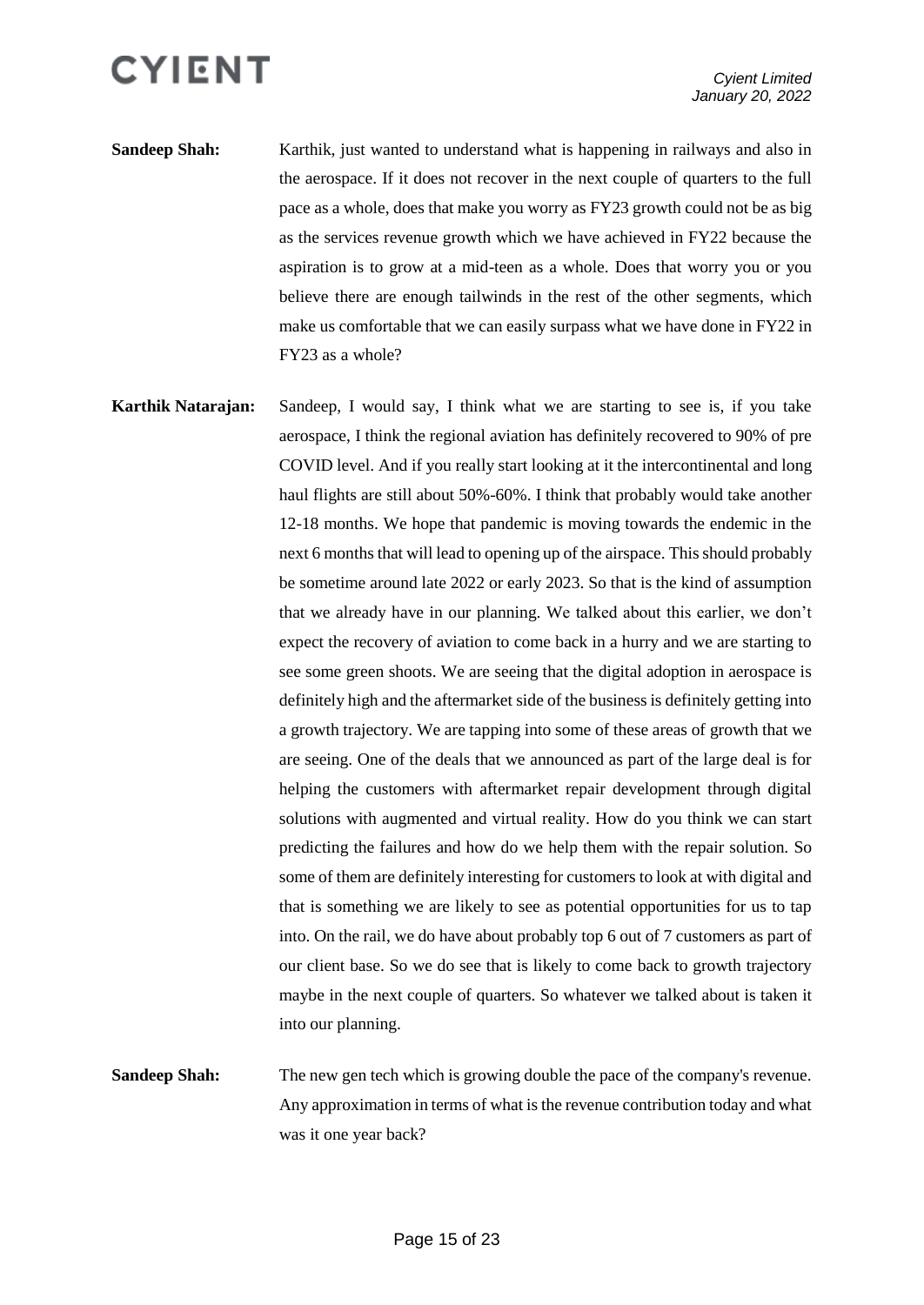**Karthik Natarajan:** It is about 25%-27% currently, Sandeep and that used to be about 18%-19% earlier. That is the growth that we are starting to see for the last 12 months.

**Sandeep Shah:** And just a book keeping question to Ajay. Depreciation and amortization cost has come down. So should we build this going forward in terms of percentage to revenue or you believe there is some amount of aberration as a whole?

**Ajay Aggarwal:** We can build it going forward.

**Sandeep Shah:** And just Ajay, wanted to understand, I think ESOP related cost may start coming to P&L starting from 4Q of this financial year plus attrition at 29%- 30%. So your guidance indicates a marginal dip in the fourth quarter EBIT margin. So do you believe the margin could continue to remain in a narrow band in the fourth quarter and that may give you an exit rate to even remain confident for FY23 the whole?

**Ajay Aggarwal:** When we are giving the ESOPs we do have to accrue quarterly in terms of the amortization of those ESOPs. We have started with very small amount in this particular quarter and it started around  $27<sup>th</sup>$  of December. For the next quarter when we are talking of 350 basis point improvement year-on-year, we have already taken that in our forecasting. When we are saying that we will be able to sustain the margin, we are confident that there are some headwinds but there are some tailwinds. For example we did have some one-time things in terms of the western holiday related extra pay days and things like that. So what we are saying is, after taking into account, these items, we are looking at Q4 as stable margins and 350 basis points is more like a round off, so to that extent you are right, there could be 10-20 basis points here and there for Q4 and for the year. We will be able to sustain it.

**Sandeep Shah:** Just last thing, on the DLM, are we saying the growth could go to mid-single digit to high single digit or it is a double digit and similar to revenue growth for the full year of FY22?

**Ajay Aggarwal:** For this full year of FY22, I think we are looking at I would say low single digit kind of a growth based on some of the challenges specifically that we have in Q4. But I think in medium term we are saying that both from capacity and demand perspective subject to some of the things stabilizing on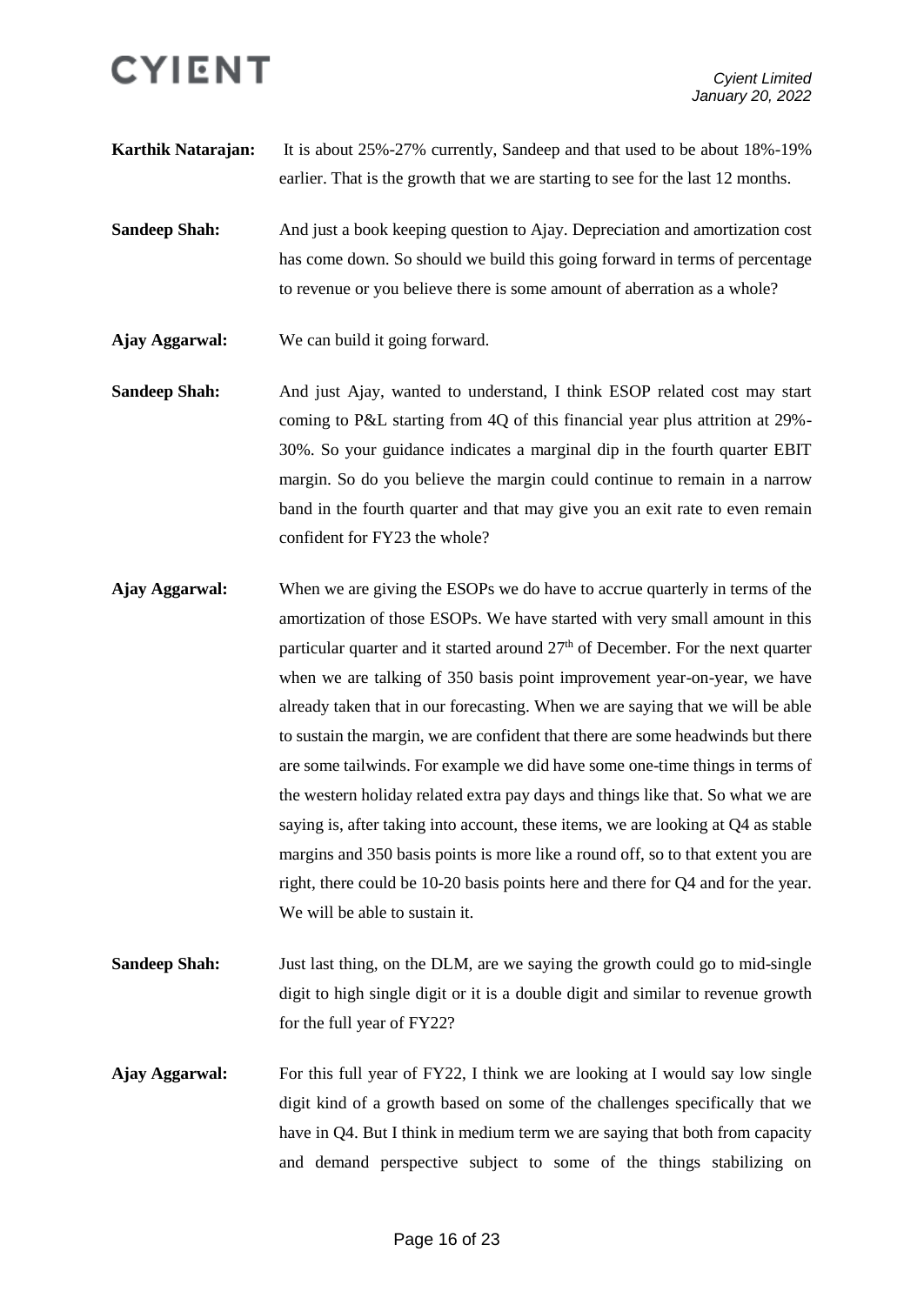

semiconductor we should be able to get to 15-20% kind of a growth in medium and long term.

- **Sandeep Shah:** And Krishna's comment about EBIT being largely there for the whole year with no change in target. Are we talking on EBIT margin or are we talking on absolute EBIT as a whole, because EBIT margin continues to remain at a midsingle digit to 6% as a whole versus our earlier target of reaching to a double digit kind of an EBIT?
- **Krishna Bodanapu:** I mean absolute EBIT, which means that EBIT margin should actually go up with some of the revenue going down, because the revenue that we have deprioritized is actually low margin revenue.

**Moderator:** Thank you. Next question is from the line of Mukul Garg from Motilal Oswal.

- **Mukul Garg:** Krishna, just wanted to follow up on this DLM issue which is there for the next few quarters. You said for the full year FY22 the DLM growth rate will be in low single digit. That implies that we are going to lose quite a bit of business in Q4. So where exactly is this challenge coming in and what we can kind of do to contravene that over next few quarters?
- **Krishna Bodanapu:** See, like I said we have to prioritize the product that we are going to shift, because the biggest challenge that we have is the availability of the chips and that has not changed and is only getting worse in many cases. So my point there is that, we have a business. If you look at the spread of business that contributes to DLM, there is business which is quite good margin, I mean the business where we make more than 10-15% EBIT kind of business and there is a business where we basically break-even maybe make a little bit of EBIT but we still do it because of capacity absorption, legacy contracts and so on. So what we are doing now is, we are making sure that whatever chip availability that we are getting and we are sourcing really goes towards the businesses that can do 8-10% kind of EBIT at least at a minimum. Obviously that is not ideal and I think that also leads to the question of longer term fit and sustainability of DLM in Cyient. We are also looking through that to make sure that there is a logical reason in what would the logic look like going forward in terms of how Cyient and DLM would fit together. But leaving that aside for now, what I would say is the chip problem won't get solved in a hurry. It is going to be,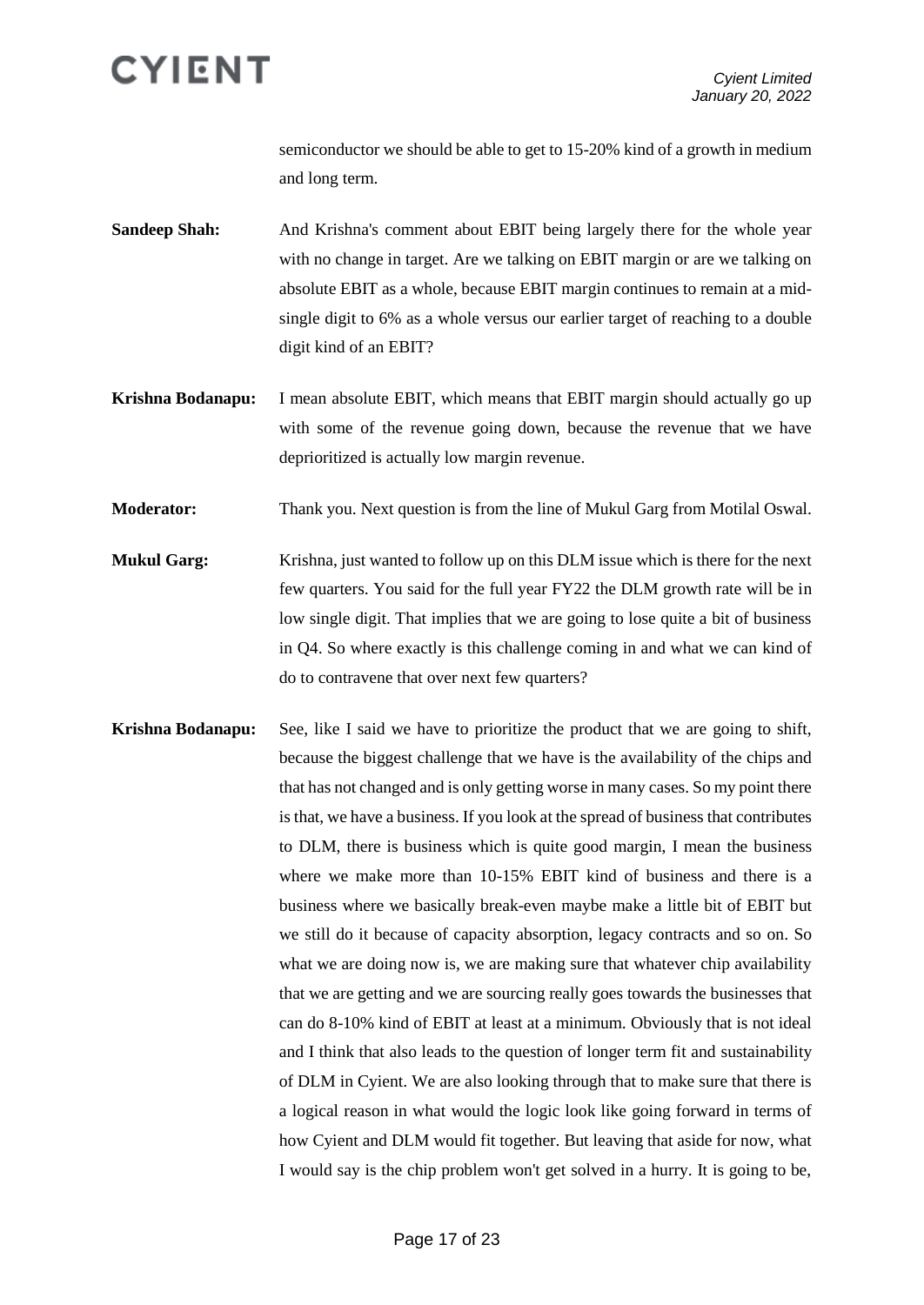all estimates are that it will be another 12-18 months and therefore we will have to wait for another 12-18 months for some of that stability. But two things will happen, one is whatever we have planned in terms of the absolute EBIT we have a clean line of sight. I mean, while revenue growth will be, I would say more in the mid-single digits range but having said that whatever the original EBIT growth was in DLM from an absolute perspective that will actually still hold, so therefore the EBIT margin growth will be a little bit more in Q4 and therefore for the year which is the good news. Now some of the demand or all the demand is actually getting pushed out. So we will see this demand in FY23 and going forward. But taking into account the hypothesis around how we are managing our business, we also want to drop some of the lower margin business using this opportunity, because that is really not a right business in the longer term. So net-net there will be a little bit of a revenue challenge, but like I said the revenue will get made up through the next few quarters as chip availability gets eased, but it will be more than a few quarters because like I said it is another 12-18 months. But having said that what was supposed to get delivered in Q4 still have to get delivered in Q4 which is that we won't be able to deliver it. And therefore in Q1,Q2 we will see better growth because some of the components have 25-30-40 weeks, even the worst that I heard is we are ordering some components now with a two year lead time, which means that as the components come we will still be able to deliver.

- **Mukul Garg:** Sorry, just to dig a bit deeper into it. If you look at the Q4 implied number and the run rate that would imply that, taking into consideration that the supply scenario will remain challenging for at least next one year. How confident you are that you will still be able to grow in FY23 assuming that the same kind of decision making in terms of priority towards higher margin DLM business will continue in rest of FY23.
- **Krishna Bodanapu:** See, we will still be able to grow because the supply that we have sourced now is starting to come in. If you look at it the problems really started about 6-8 months ago. So a lot of the supplies that we now are supposed to get especially in Q3 and Q4 have been disrupted. So the supply will be there. At least for delivering a 15% to 20% growth like Ajay said next year. We are confident because the demand is absolutely there and the demand is booked and it is sealed. It is really about the supply and given that we have 15 months from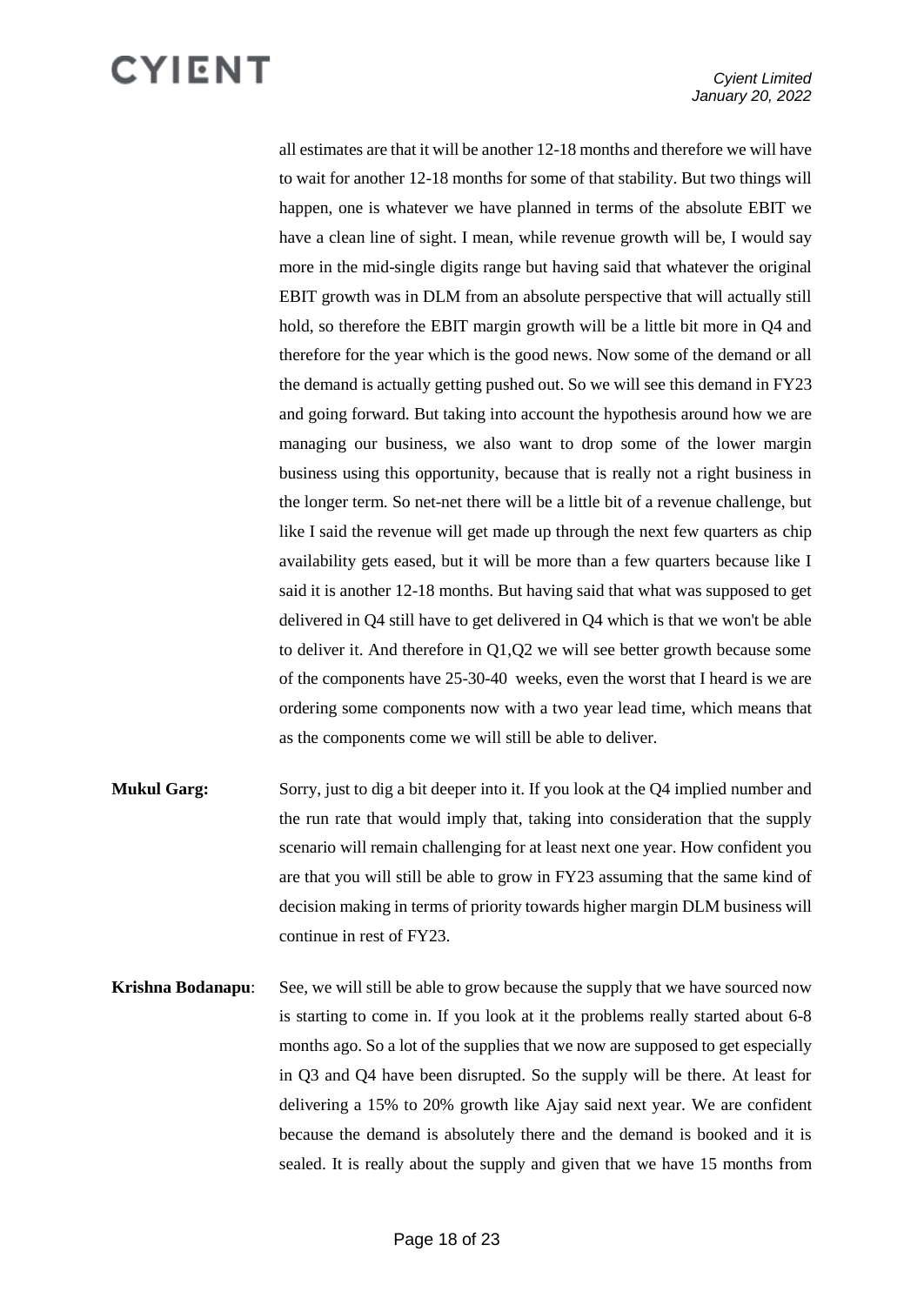now till the end of next year, we are quite confident that 15% to 20% growth is there for sure. And at the same time, again like I said previously, the growth would have been much higher if we didn't choose the right kind of business and deprioritize lower margin business. So as we add newer, better business and there is some good pipeline, which will convert this quarter. As we add those businesses, we will deprioritize. Again, I want to assure you that from an EBIT perspective we do not have a problem in DLM, from an absolute number that we were planning to deliver for the year. We will still deliver it and we will show at least a 20%-25% growth in EBIT for next year because not only that 15% to 20% revenue growth is there, margins will continue to get better because of the quality of revenue.

**Mukul Garg:** And the second question was on the supply side of the services portion of business. We continue to manage our profitability quite well there. Given the constraints, which are there on the supply, is it likely that you have to take some near term interventions in either Q4 or like you know higher than expected historical hikes the next year, which can materially impact your profitability?

- **Krishna Bodanapu:** I think both sides of that equation as I explained earlier. In some areas the hikes will be higher than what they were historically. But also I think there are some good opportunities for us like I said pricing is one lever, pyramid correction is another lever, automation is the third lever and all of them are also starting to play out. So while we will have headwinds in terms of, you know, hikes will be a little bit higher than what they are usually. But I think the opportunity to correct those with the tailwinds is also quite significant and therefore I don't see margins under pressure going into FY23.
- **Moderator:** Thank you. Next question is from the line of Abhishek Shindadkar from InCred Capital.
- **Abhishek Shindadkar:**My question is for Krishna. Krishna, I appreciate your support and patience that you highlighted for the DLM business. My question is, it would have been prudent for us to kind of lower the DLM number in the previous quarter rather than doing it this quarter. I mean anything changed substantially in this quarter for you to kind of move from 15 to low single digits and wouldn't it be a little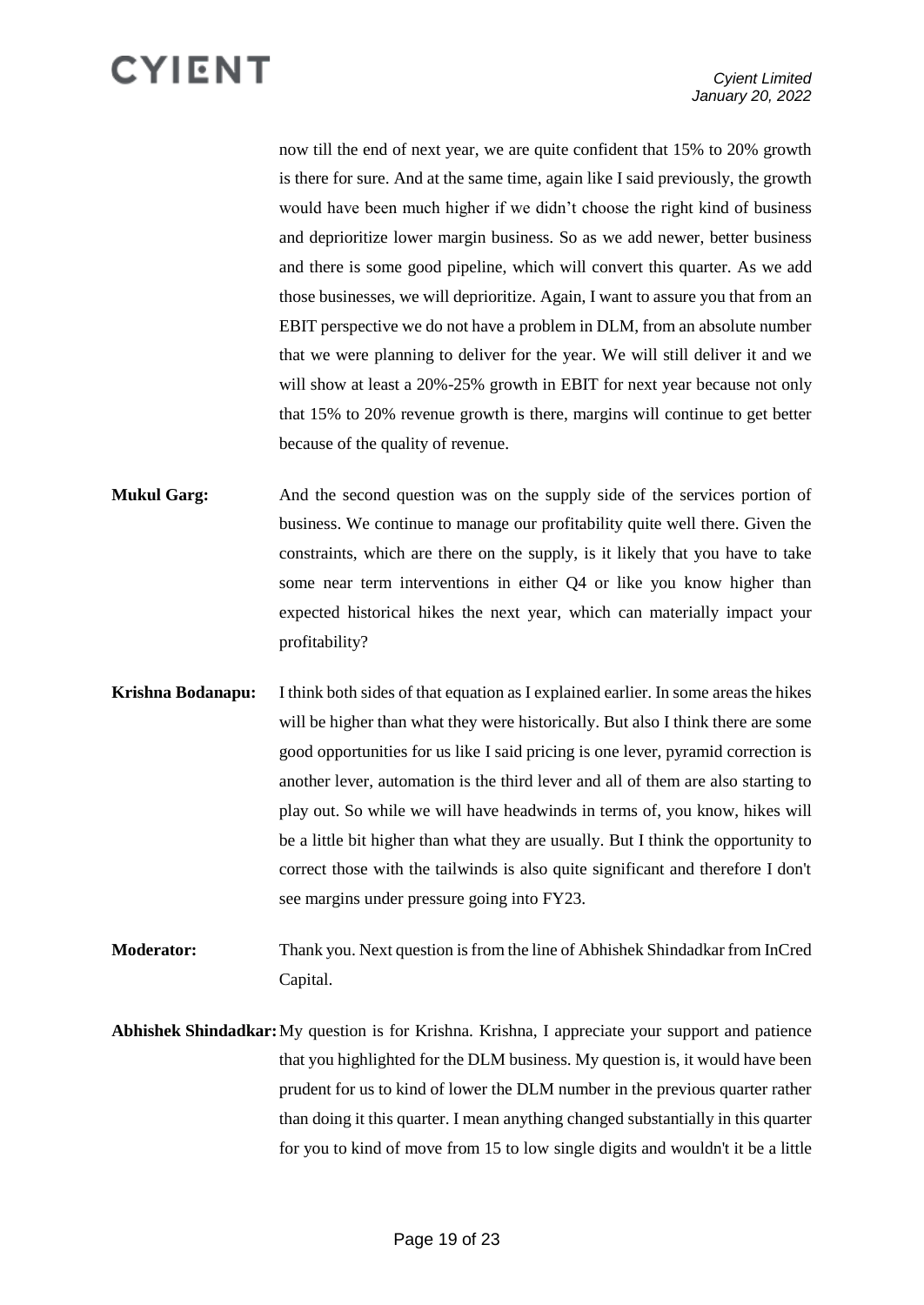prudent to kind of do it in the previous quarter to improve the predictability of the business?

**Krishna Bodanapu**: No Abhishek, I think the reality of that business is what it is, right? We had a line of sight, we had supplies coming in and in the last minute the supply got held. That is just the reality that we are facing in that business. So in that context I don't think we could have set the expectations any differently and also if you look at the most important matrix which is on the profitability side of the P&L, we are still doing what we can to maintain that guidance and we have been very prudent and smart about how we manage it. So in that context I don't think it would have been any more prudent to have taken just the lowest because we can always set expectations very low but I don't think that is our intent. Our intent is to be realistic. I am looking at what was happening at 3 months ago this quarter and that is how we set the expectations. Of course the supply side of the chips has changed quite dramatically. At the same time I want to reiterate that I think we are doing what we can in that business to remain competitive. Also make sure that the most important part of that equation which is cash flow and EBIT we are still keeping to what we said we would do. So I think this is the best we could have done and we will be prudent and we have always been prudent, but I think we also have to realistic.

**Moderator:** Thank you. Next question is from the line of Sandeep Shah from Equirus Securities.

- **Sandeep Shah:** Sorry to dig slightly deeper on railways. Karthik, I wanted to understand as we work with most of the OEMs, so what is happening with client where consolidation is happening because we work with both side of the M&A as a whole. So you also said that there is an offshoring which is happening. Is it the volumes from both the clients are coming down or is it more offshoring which is leading to a predictability issue even for the next couple of quarters for the railways as a whole. How do you see this sector panning out in FY23. It will take almost second half in terms of recovery or it can start recovering on a Qon-Q basis starting from 2Q itself or 1Q itself?
- **Krishna Bodanapu:** So Sandeep, I think this was led by probably very significant amount of work being done at onsite that is structurally moving towards offshore. So obviously it is good for us in terms of margins. So we continue to see that expanding. It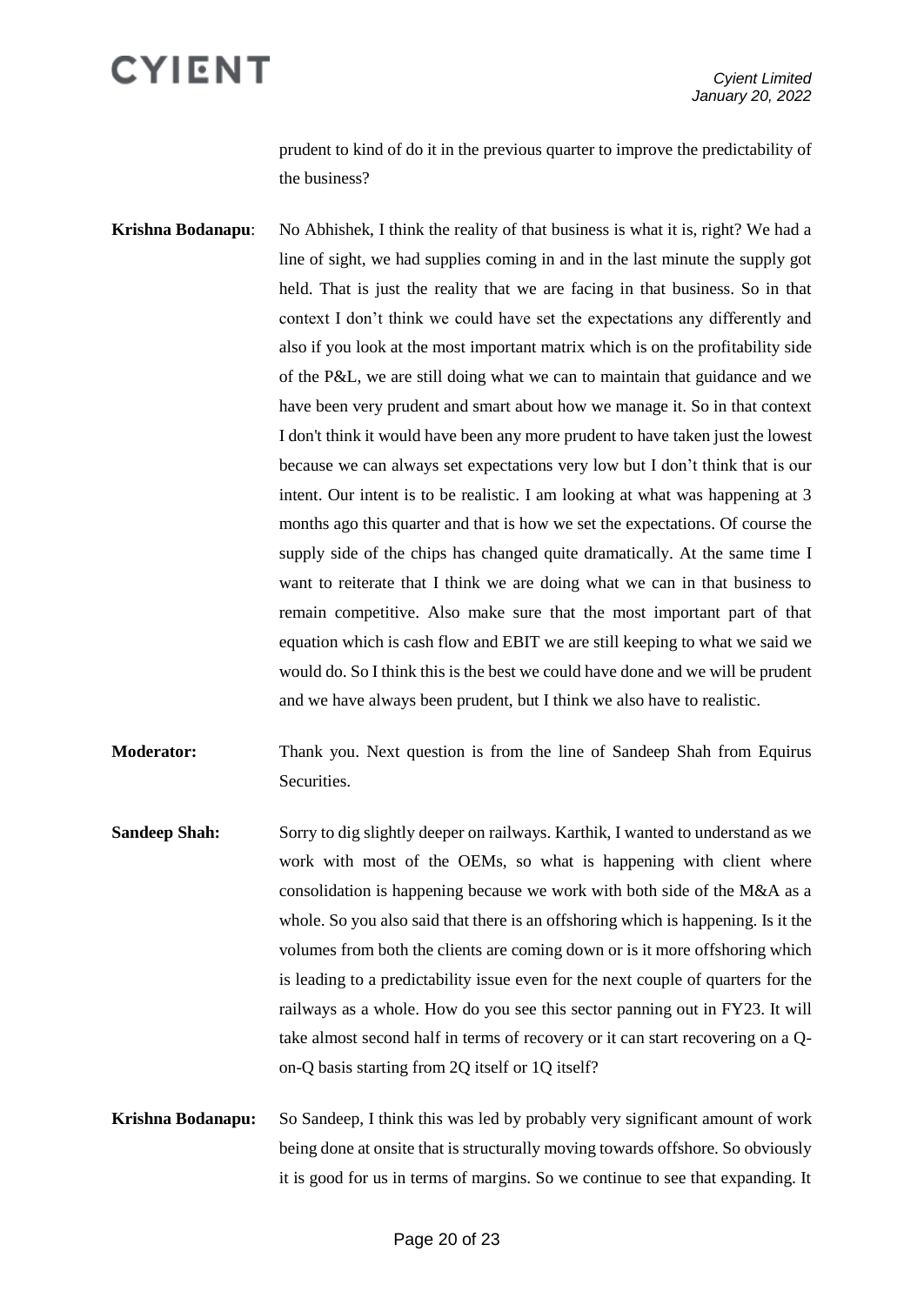is not about the volume. I think we are still doing the same volume or slightly ahead of the volume that we have done earlier, but the sheer nature of onsite to offshore changes by 3 to 1. So I think that is where we were really seeing the impact. But moving forward I think we would continue to see in terms of onsite to offshore change, I think that is definitely good for our margin. But probably the second half of next year we will start seeing the growth coming back in terms of revenue because when we really start shifting the work from onsite to offshore there is going to be an impact on the revenue and that would probably start setting up for a better year next year.

- **Sandeep Shah:** And just on the M&A, as we have said in the presentation, lot of M&As in the pipeline. So just wanted to understand one message, which is coming from auto companies as connected vehicles, electrical vehicles are driving growth for many of the players from India as a whole. So any of such kind of an aberration because we are a late entrant in high growth area like auto?
- **Krishna Bodanapu**: I think the intent of the question is clear and I will answer that. That is the intent Sandeep, I think we want to focus on areas that can provide us disproportionate growth where we are also maybe not as strong as we would like to be. So we have clearly articulated the area. There is both elements, strengthening the core element where we were still looking at opportunities in sort of more traditional areas where we are strong but it gives us consolidation opportunity and with the transformation that is going on; it enables us to bring our digital capabilities. So we are looking at, sort of we call it strengthen the core, but we also are looking at accelerating on the new areas. We call it '5 pillars of growth' that we have articulated and we will talk about it a little bit more in the investor day which we hope to do this time in May. But in these five pillars we are looking at this kind of acquisition. And say the vehicles, the next generation vehicles because it could include many things including electric vehicles, autonomous driving, ADAS and so on and so forth. That is definitely a part of the focus of M&A and also I will say there are some good opportunities in the pipeline there also. So it is, we have a good thought out strategy. It is clearly defined. We know what we will pay, we know how we will integrate based on which bucket it falls into and this is definitely a focus area for us.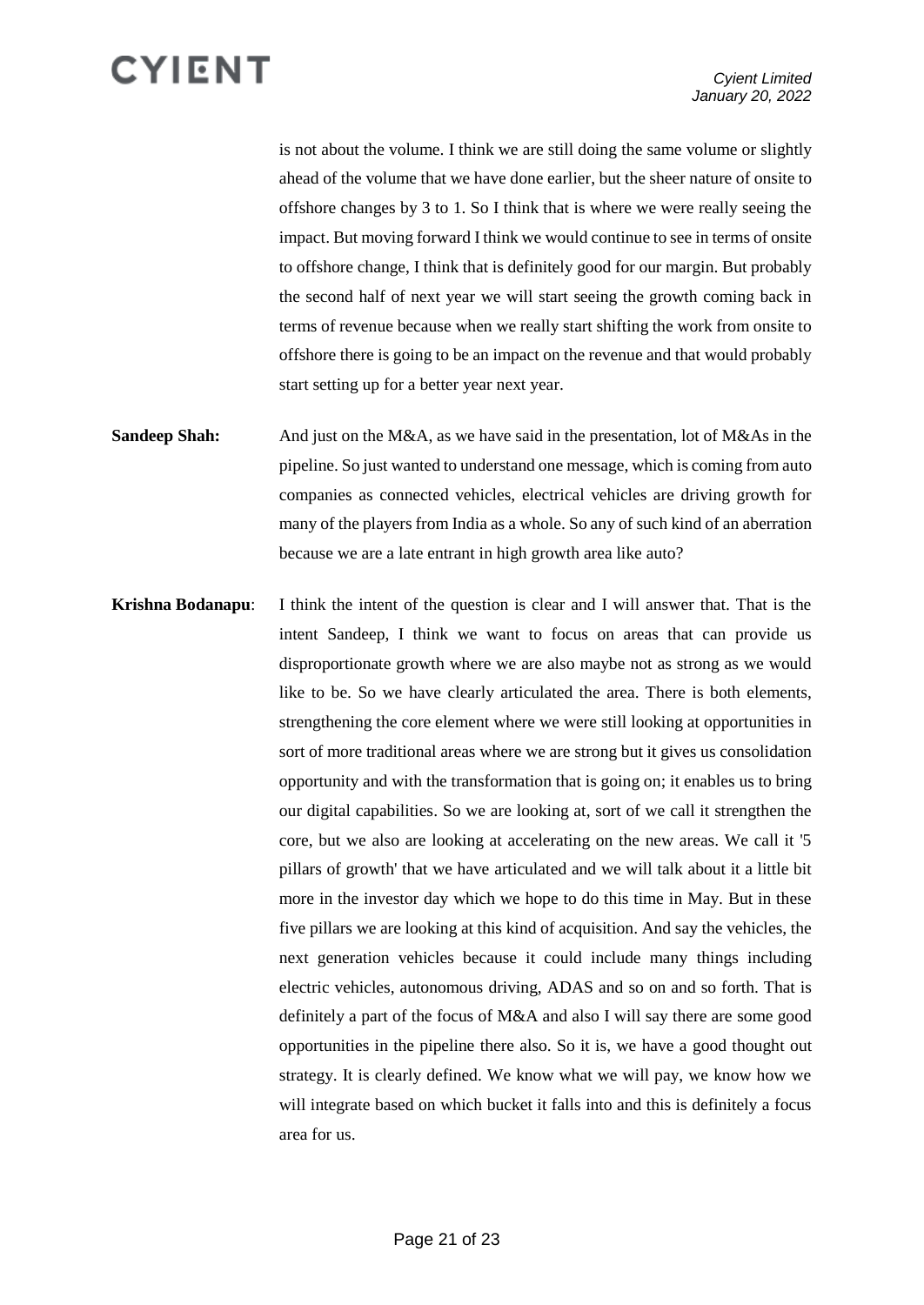

- **Sandeep Shah:** And sir, what is the reason for QoQ dip in cash because we had a good cash flow conversion and is it dividend or anything else to call out for a decline of QOQ? And just one suggestion in presentation we could be slightly more consistent to include even a long-term treasury which we used to include in the fact sheet but from this quarter we excluded the same in details about cash and bank balance.
- **Ajay Aggarwal**: Sandeep, definitely I think I take your inputs and we will work with you. We want to maintain the highest levels of disclosures. We will definitely align on that and look into it. In terms of the net cash, I think interim dividend is complete otherwise I think there is no other unusual item and some outflow would be in terms of investment in case of the SDR which would be about 10 crores. Otherwise there are no significant outflows other than that.
- **Sandeep Shah:** I didn't get. Your voice was feeble, so what was the investment apart from dividend?
- **Ajay Aggarwal**: The SDR radio which we have done the arrangement, there is an outflow of about 10 crores during the quarter.
- **Sandeep Shah:** Is this is related to M&A related investment banking charges?
- **Ajay Aggarwal**: This is related to our arrangement on the software defined radio (SDR)
- **Sandeep Shah:** But I think, Ajay, we are selling the business, right? So why to have an outflow here?
- **Krishna Bodanapu**: No, we are not selling the business. We transferred the technology and the product needs to be finished in the development phase for which that was the amount that would be roughly required. So we gave them the technology and 10 crores investment for the 15% stake.
- **Sandeep Shah:** And just last thing, Ajay. Here there would be entry which would be reduced from the intangible asset which is sitting as a net block in the balance sheet for this radio business which we are using as a whole or divesting as a whole?
- **Ajay Aggarwal**: Yes, I think it will be somewhere in the capital work in progress and now it will go into investments.